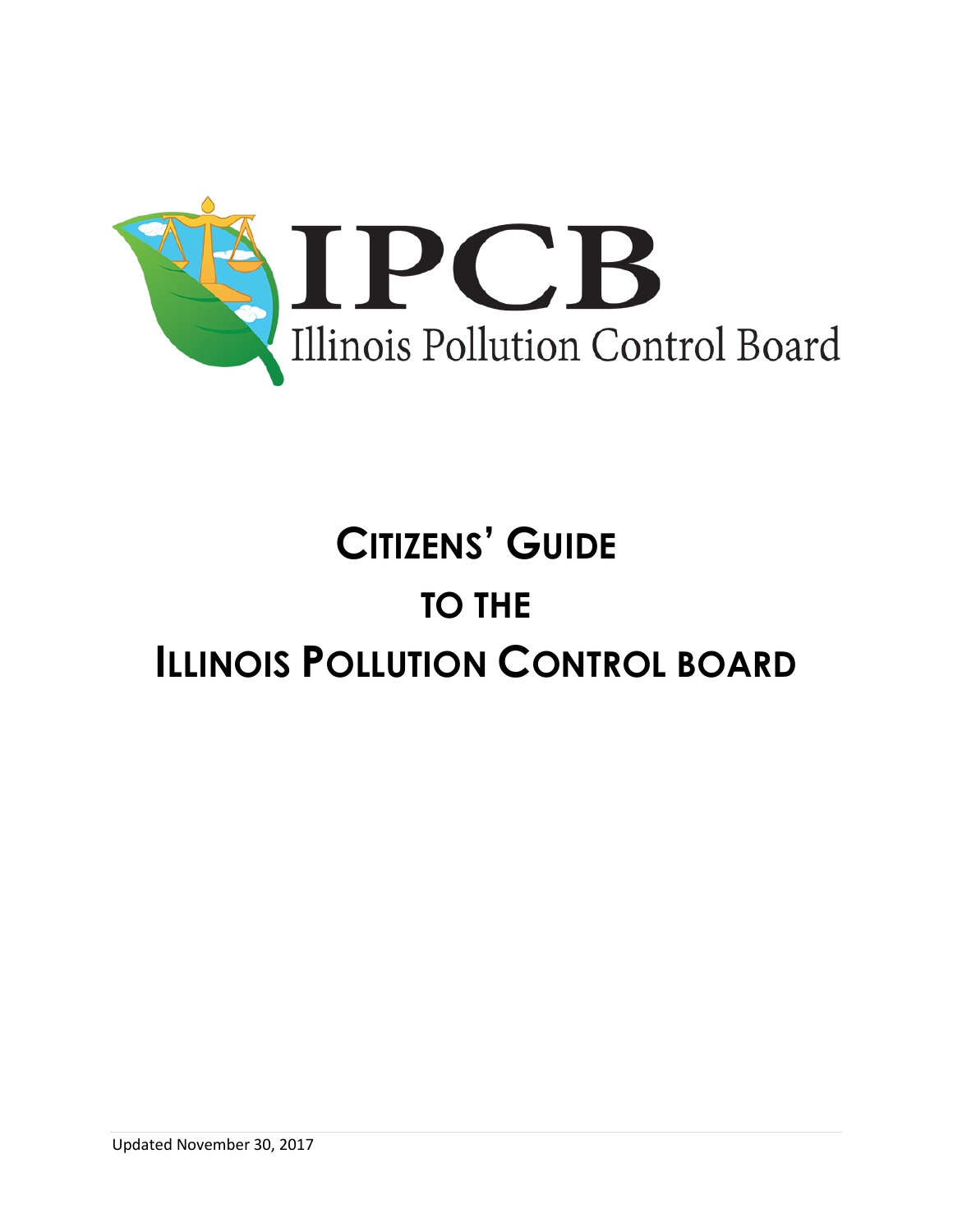# **Contents**

| Appeals of Office of the State Fire Marshal Decisions under the Leaking UST Program7 |
|--------------------------------------------------------------------------------------|
|                                                                                      |
|                                                                                      |
|                                                                                      |
|                                                                                      |
|                                                                                      |
|                                                                                      |
|                                                                                      |
|                                                                                      |
|                                                                                      |
|                                                                                      |
|                                                                                      |
|                                                                                      |
|                                                                                      |
|                                                                                      |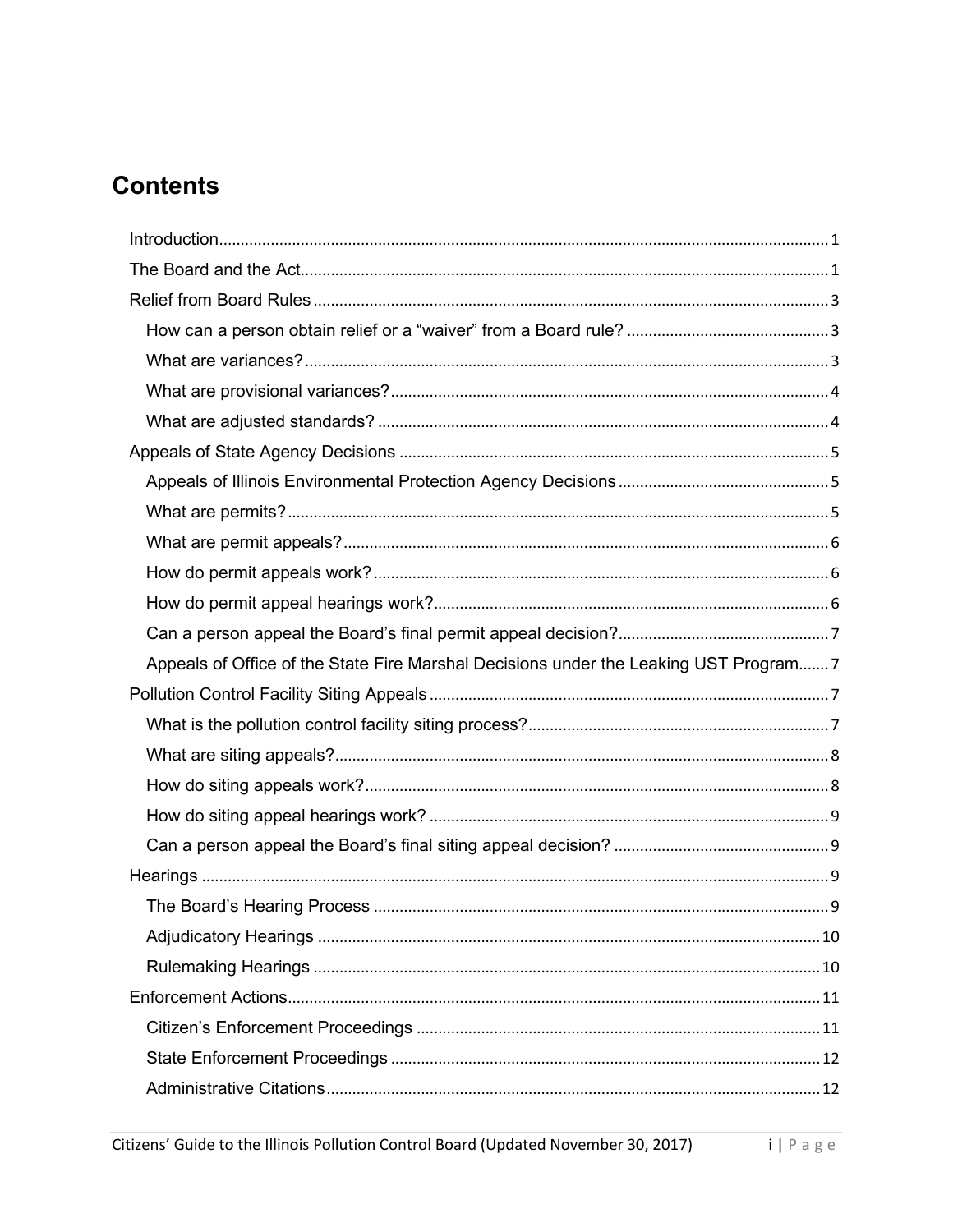| What is the Board's procedure for a general rulemaking to adopt environmental rules? 15 |  |
|-----------------------------------------------------------------------------------------|--|
|                                                                                         |  |
|                                                                                         |  |
|                                                                                         |  |
|                                                                                         |  |
|                                                                                         |  |
|                                                                                         |  |
|                                                                                         |  |
|                                                                                         |  |
|                                                                                         |  |
|                                                                                         |  |
|                                                                                         |  |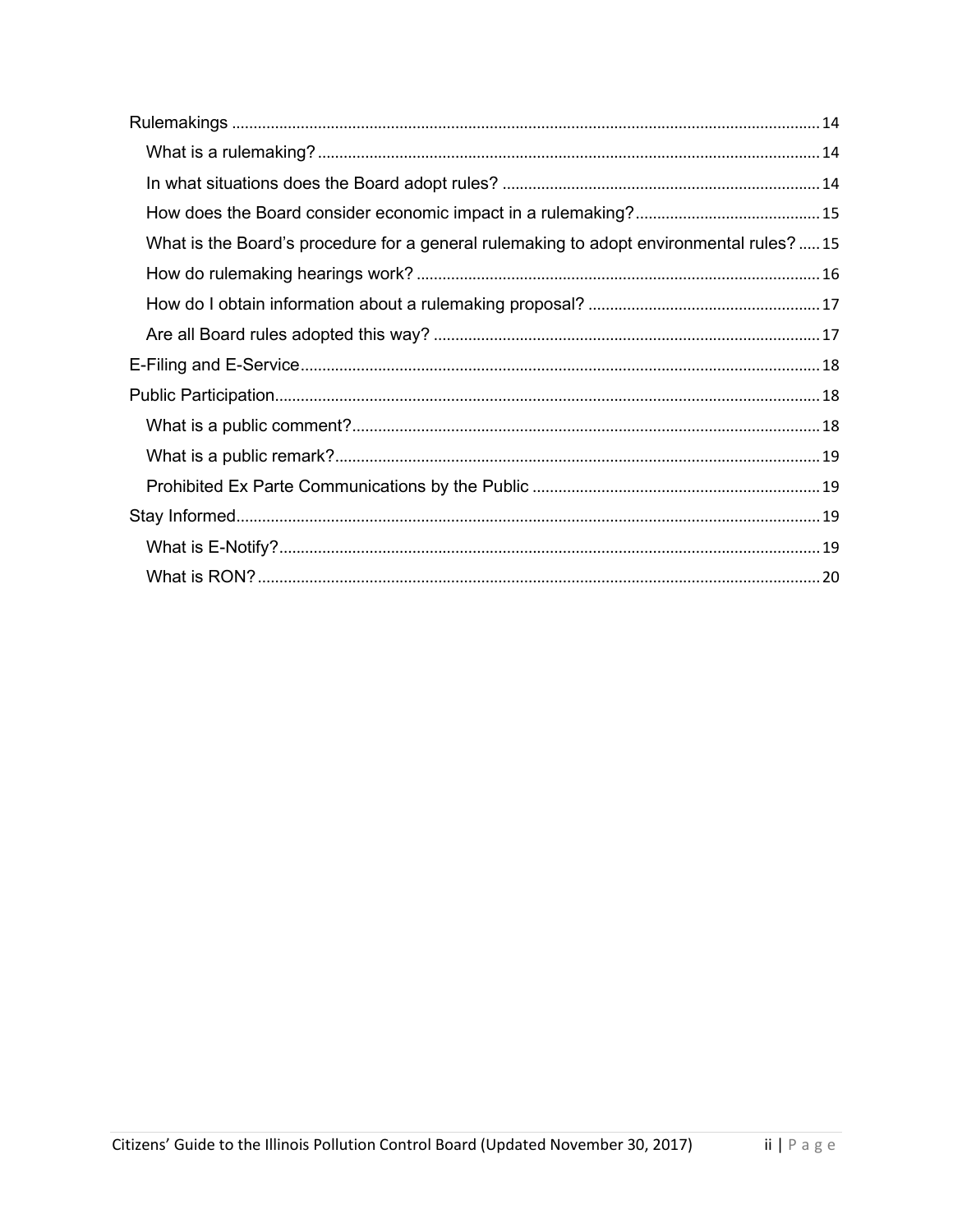# <span id="page-3-0"></span>**Introduction**

This is the *Citizens' Guide to the Illinois Pollution Control Board (Citizens' Guide)*. The Illinois Pollution Control Board (Board) is an independent agency created in 1970 by the Environmental Protection Act (Act), Illinois' core law for controlling pollution. Under the Act, the Board decides cases and establishes rules to restore and protect the environment. In doing so, the Board provides a public forum where interested citizens can actively participate in our State's environmental decision-making.

This *Citizens' Guide* describes the Board and its most common types of proceedings, including enforcement actions, permit appeals, variances, adjusted standards, underground storage tank appeals, "pollution control facility" siting appeals, and rulemakings. The *Citizens' Guide* is an introduction intended for general informational purposes only; it is not legal advice or a substitute for the provisions of any statute or rule.

On this website, you can review the Board's procedural and substantive rules, as well as the Act. You will also find docketing information and many important documents from Board proceedings in the [Clerk's Office On-Line \(COOL\),](https://pcb.illinois.gov/ClerksOffice/SearchCases) such as decisions of the Board, hearing transcripts, and public comments. If you require further information, please contact the Clerk's Office at 312-814-3461, [PCB.Clerks@illinois.gov,](mailto:PCB.Clerks@illinois.gov) or:

> Illinois Pollution Control Board, Clerk's Office 60 E. Van Buren St., Ste. 630 Chicago, Illinois 60605

The Board also issues a quarterly newsletter, the *Environmental Register*, which is available [here.](https://pcb.illinois.gov/Resources/EnvironmentalRegister) And, the Board holds a ["Brown Bag Lunch"](https://pcb.illinois.gov/Resources/BrownBagLunches) series for the public and environmental professionals to hear from speakers on a wide array of topics.

# <span id="page-3-1"></span>**The Board and the Act**

The Illinois Pollution Control Board (Board) was created in 1970 by the [Environmental](https://pcb.illinois.gov/SLR/TheEnvironmentalProtectionAct)  [Protection Act](https://pcb.illinois.gov/SLR/TheEnvironmentalProtectionAct) (Act) (415 ILCS 5). The Act is Illinois' primary law for safeguarding the environment from pollution. Under the Act, the Board has two main functions: (1) adopting environmental rules for Illinois through rulemaking; and (2) deciding environmental cases through adjudicating, much like a "science court." The Board consists of five [Members](https://pcb.illinois.gov/AboutIPCB/AboutBoardMembers) with verifiable experience in the field of pollution control. Board Members are appointed by the Governor and subject to Illinois Senate confirmation.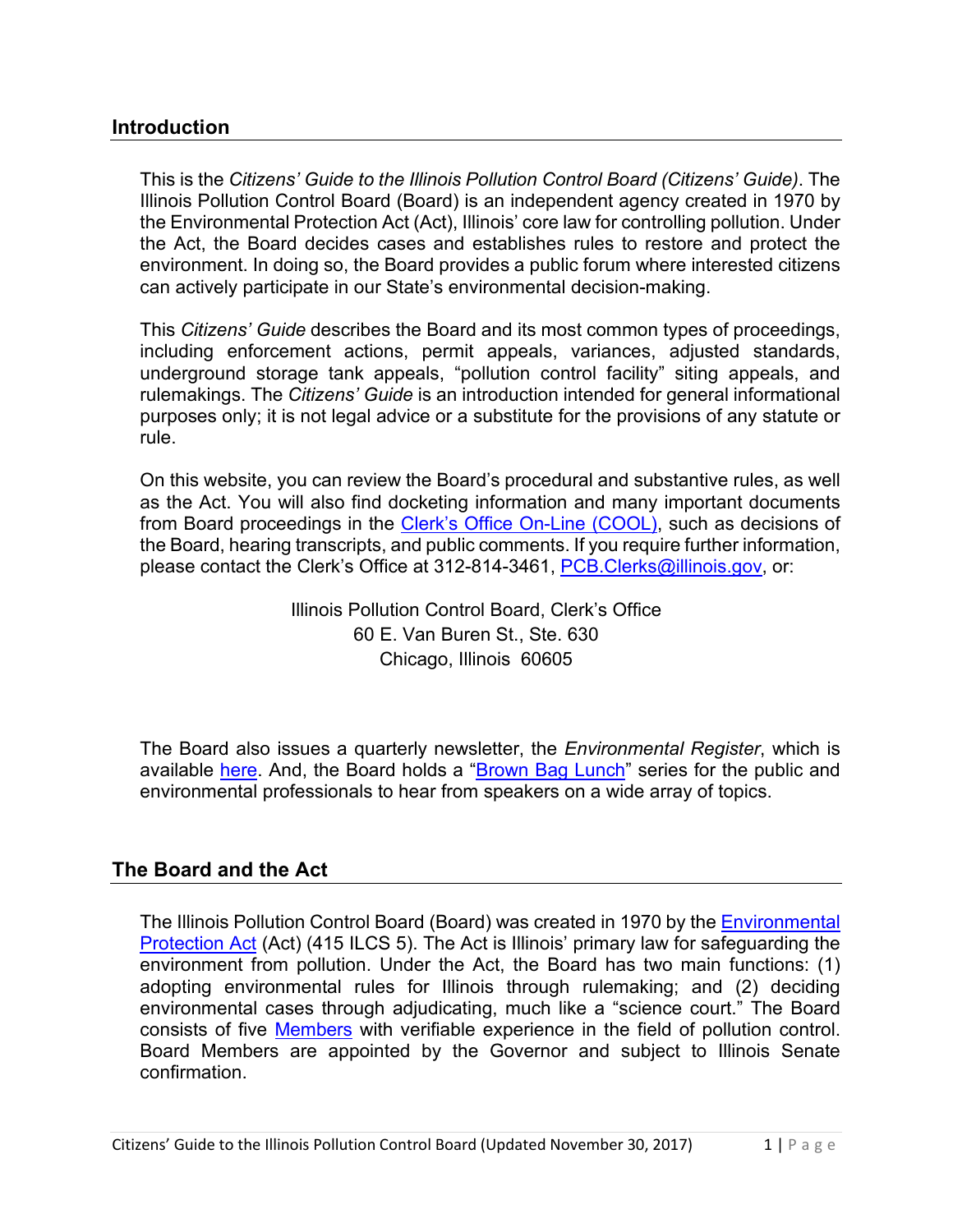Rulemakings are quasi-legislative in nature; adjudicatory cases are quasi-judicial in nature. Board decisions in each rulemaking and adjudicatory case are based on information that is gathered during the proceeding—usually at one or more public hearings—and placed in the public record maintained by the Clerk of the Board. The Board takes formal action in rulemakings and adjudicatory cases through its written orders. The Board adopts its orders by a majority vote of at least three Board Members at meetings open to the public under the Open Meetings Act (5 ILCS 120). Generally, final decisions of the Board may be appealed directly to the State Appellate Court. 415 ILCS 5/29, 38.5(j), 41.

Following its open meetings, the Board issues formal, written orders, which detail the Board's reasons for its decisions. Board orders, meeting agendas, and minutes (along with the Act, the Board's environmental and procedural rules, and much more) can be found on this website.

Through rulemakings, the Board has adopted environmental rules in the following areas: air pollution; water pollution; land pollution; public water supplies; mine-related pollution; agriculture-related pollution; hazardous and non-hazardous waste; underground storage tanks; risk-based cleanups; used and waste tires; noise pollution; atomic radiation; potentially infectious medical waste; clean construction or demolition debris; and right-to-know. These rules are codified in [Title 35](https://pcb.illinois.gov/SLR/IPCBandIEPAEnvironmentalRegulationsTitle35) of the Illinois Administrative Code (35 Ill. Adm. Code 201-1600). Also, the Board has adopted [administrative rules](https://pcb.illinois.gov/SLR/BoardProceduralandAdministrativeRules) that explain how to obtain information from the Board (2 III. Adm. Code 2175) and [procedural rules](https://pcb.illinois.gov/SLR/IPCBandIEPAEnvironmentalRegulationsTitle35) that explain how to initiate and participate in Board proceedings (35 Ill. Adm. Code 101-130).

In addition to rulemakings, the Board hears many types of adjudicatory cases, including enforcement actions alleging violations of the Act and Board rules. An enforcement action may be brought by anyone, including the Illinois Attorney General, a State's Attorney, one or more individuals, an environmental organization, an association, a local government, or a business. The Board also hears appeals of decisions made by other governmental units, including permit decisions of the Illinois Environmental Protection Agency (IEPA), the agency that enforces environmental rules; Underground Storage Tank Fund decisions of the Office of the State Fire Marshal; landfill siting decisions of counties and municipalities; and administrative citations issued by IEPA or local governments.

The Board hears other types of cases, including requests for variances, adjusted standards, time-limited water quality standards, and other forms of relief from Board environmental rules, as well as trade secret claims and applications for "pollution control facility" tax certifications. The Board also has authority to conduct inquiry hearings on any issue of environmental concern. 35 Ill. Adm. Code 102.112.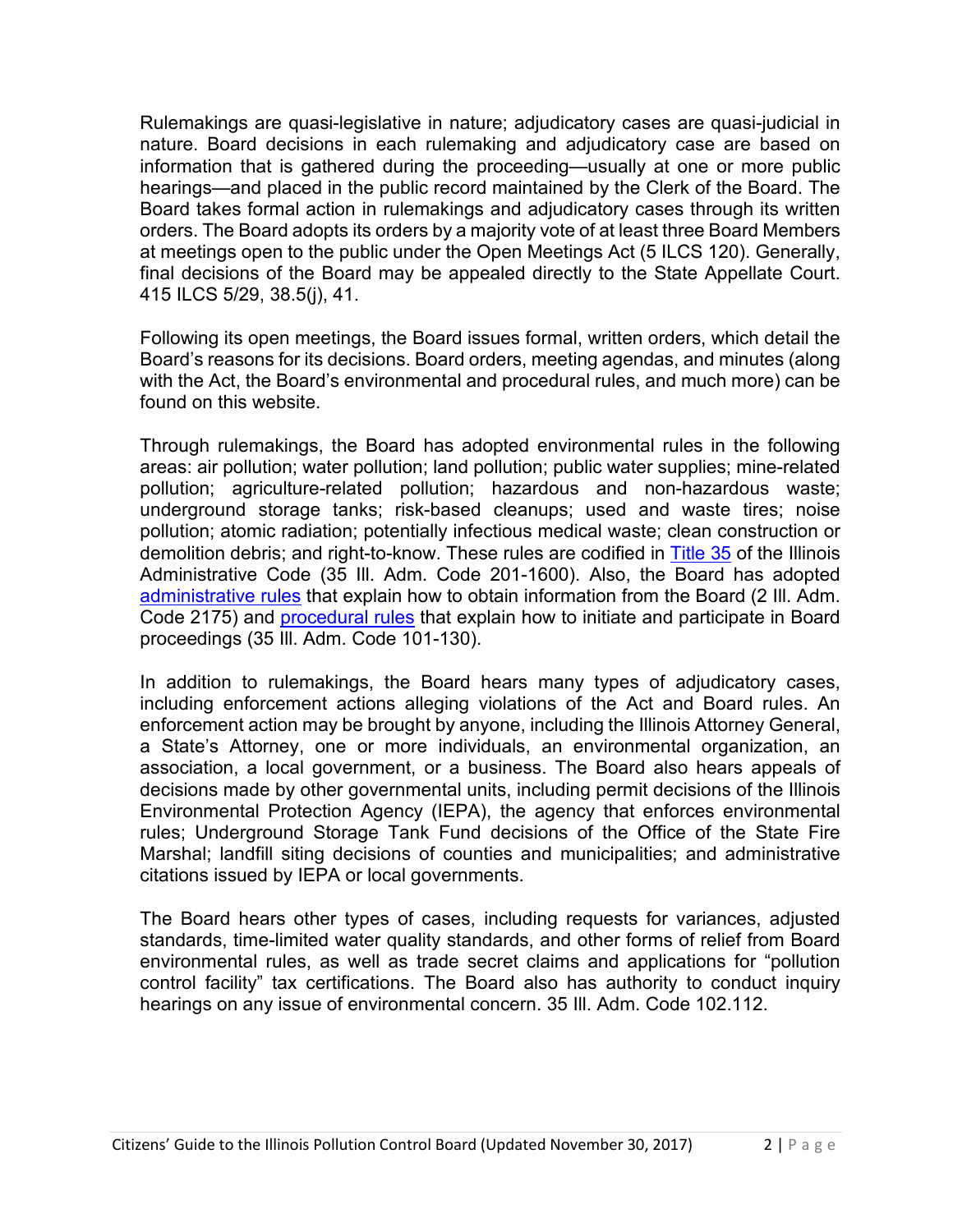# <span id="page-5-1"></span><span id="page-5-0"></span>**How can a person obtain relief or a "waiver" from a Board rule?**

The Environmental Protection Act (Act) authorizes the Illinois Pollution Control Board (Board) to provide different forms of long-term or permanent relief from environmental rules. 415 ILCS 5/28.1, 35-38.5. The Board can grant relief from its generally-applicable rules in two ways. First, the Board can grant relief through rulemaking, by either amending generally-applicable rules or adopting new, sitespecific rules. The ["Rulemakings"](#page-16-3) section of this *Citizens' Guide* further describes that procedure. Second, the Board can grant relief through adjudicatory cases, which include variances, adjusted standards, and time-limited water quality standards.

The Act allows the Illinois Environmental Protection Agency (IEPA) to provide very short-term, emergency-type relief through provisional variances.

#### <span id="page-5-2"></span>**What are variances?**

A variance is an order that the Board issues to provide a person temporary relief from an environmental rule. A variance lasts no longer than five years, requires the person to comply with the rule at the end of the variance period, and often includes conditions that the person must follow during the variance period. On a showing of satisfactory progress, the Board may extend a variance beyond the variance period from year to year. The Board grants a variance only if the person petitioning for relief (the "petitioner") proves that compliance with the rule would impose an "arbitrary or unreasonable hardship." The Board considers the petitioner's situation and any environmental harm that may result if the Board were to grant the requested relief. Generally, the Board must issue its decision within 120 days after either the petition is filed or a hearing is requested, whichever is later. However, the petitioner may extend this statutory deadline. 415 ILCS 5/35- 38; 35 Ill. Adm. Code 104.Subpart B.

The parties to a variance proceeding are the petitioner and IEPA. The petitioner begins the proceeding by filing with the Board a formal, written request for relief, which is called a "petition." The Act requires the petitioner to pay a \$75 filing fee. 415 ILCS 5/7.5. The petitioner must serve a copy of its petition on IEPA. IEPA reviews the petition and files with the Board a recommendation that the Board grant the variance, grant the variance with conditions, or deny the variance.

At the petitioner's request, the Board holds a hearing on the merits of the petition. The Board also holds a hearing if anyone else, including IEPA or any member of the public, asks for a hearing by filing a request within 21 days after the petitioner publishes notice of the petition in the newspaper. In addition, the Board holds a hearing if it determines one would be advisable. Hearings are open to the public.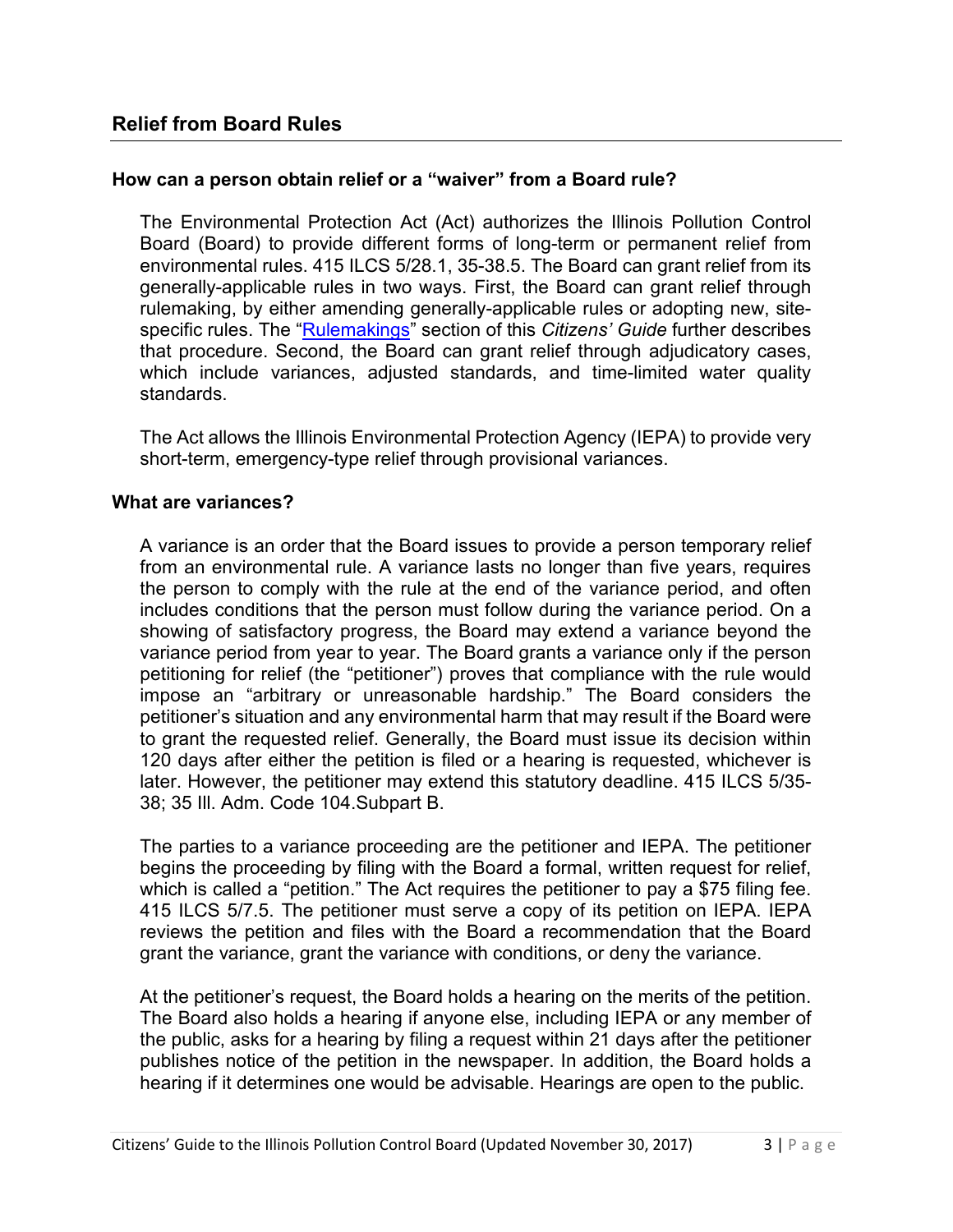At a variance hearing, which is a type of adjudicatory hearing, parties and members of the public do not have the same participation rights. For information about participating at adjudicatory hearings, please refer to the ["Hearings"](#page-11-4) section of this *Citizens' Guide*. In addition, members of the public can file "public comments," which are described in the ["Public Participation"](#page-20-1) section of this *Citizens' Guide*.

#### <span id="page-6-0"></span>**What are provisional variances?**

A provisional variance is a decision that IEPA issues to provide a person very short-term relief from an environmental rule, usually in emergency-type situations. A facility seeking a provisional variance applies to IEPA. If IEPA believes compliance with the rule would impose an "arbitrary or unreasonable hardship," it grants a provisional variance. A provisional variance lasts no longer than 45 days, but IEPA can extend it up to an additional 45 days. However, a provisional variance cannot exceed a total of 90 days during any calendar year. The facility must comply with the environmental rule by the time that the provisional variance expires. 415 ILCS 5/35-37. IEPA's decision on a provisional variance request is not subject to review before the Board, but if IEPA denies or fails to timely decide a request, the facility may petition the Board for a variance. For more information about provisional variances, please refer to 35 Ill. Adm. Code 180, IEPA's "Procedures and Criteria for Reviewing Applications for Provisional Variances."

#### <span id="page-6-1"></span>**What are adjusted standards?**

An adjusted standard is an order that the Board issues to provide a petitioner its own, individual alternative to a generally-applicable environmental rule. Some adjusted standards expire after a set number of years, but others are permanent. The person seeking the adjusted standard, called the "petitioner," must typically prove, among other things, that (1) factors relating to its facility are "substantially and significantly different" from the factors relied on by the Board in adopting the generally-applicable rule and (2) the adjusted standard will not result in environmental or health effects "substantially and significantly more adverse" than would occur under the generally-applicable rule. 415 ILCS 5/28.1; 35 Ill. Adm. Code 104.Subpart D.

The parties to an adjusted standard proceeding are the petitioner, who files a petition with the Board to start the case, and IEPA. The Act requires the petitioner to pay a \$75 filing fee. 415 ILCS 5/7.5. The petitioner must serve a copy of its petition on IEPA. IEPA reviews the petition and files a recommendation with the Board. At the petitioner's request, the Board holds a hearing on the petition's merits. The Board also holds a hearing if anyone else, including IEPA or any member of the public, requests a hearing by filing a request within 21 days after the petitioner publishes notice of the petition in the newspaper. In addition, the Board holds a hearing if it determines one would be advisable. Hearings are open to the public.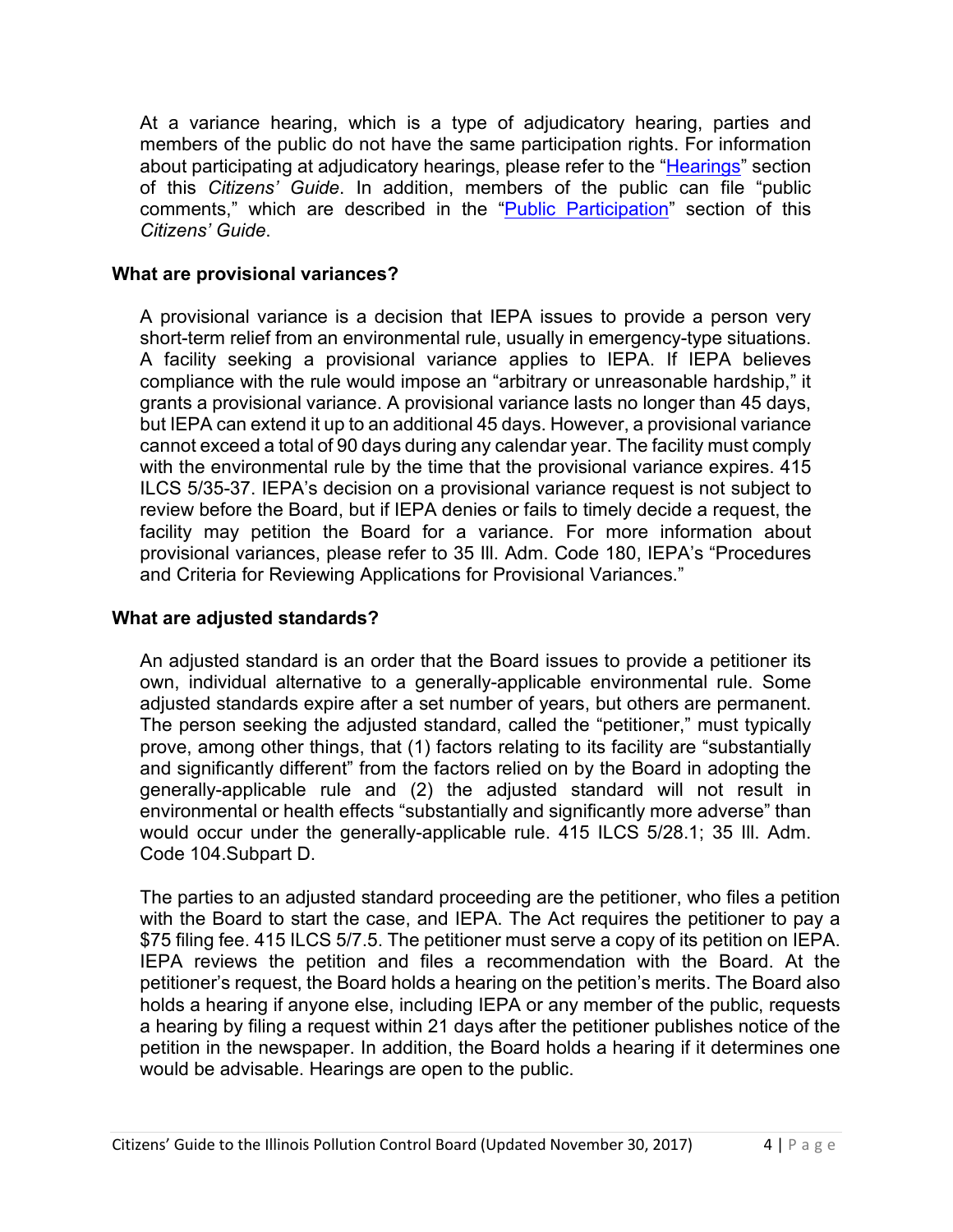At an adjusted standard hearing, which is a type of adjudicatory hearing, parties and members of the public do not have the same participation rights. For information about participating at adjudicatory hearings, please refer to the "Hearings" section of this *Citizens' Guide*. In addition, members of the public can file "public comments," which are described in the "Public Participation" section of this *Citizens' Guide*.

#### **What are time-limited water quality standards?**

A time-limited water quality standard (TLWQS) is a form of temporary relief from water quality standards. The person seeking the relief, called the "petitioner," generally must pay a \$75 filing fee. 415 ILCS 5/7.5. The Board may adopt a TLWQS for a watershed or one or more of the following: water bodies; waterbody segments; or dischargers. These Board proceedings are not subject to rulemaking requirements but also are not considered adjudicatory cases. The TLWQS must be consistent with the federal Clean Water Act and rules of the United States Environmental Protection Agency. 415 ILCS 5/38.5.

# <span id="page-7-0"></span>**Appeals of State Agency Decisions**

# <span id="page-7-1"></span>**Appeals of Illinois Environmental Protection Agency Decisions**

The Illinois Pollution Control Board (Board) hears appeals of Illinois Environmental Protection Agency (IEPA) decisions to issue or deny permits in environmental programs. 415 ILCS 5/40, 40.2, 40.3. The Board also hears appeals of IEPA decisions under the Leaking Underground Storage Tank (UST) Program (415 ILCS 5/57-57.19), such as IEPA rejections of cleanup plans or requests to be reimbursed cleanup costs from the State UST Fund. 35 Ill. Adm. Code 105.Subpart D. Other appealable decisions are specified in the Environmental Protection Act (Act) or in Board rules like the Site Remediation Program (35 Ill. Adm. Code 740). As the Board generally handles appeals of all types of IEPA decisions similarly, only appeals of permit decisions ("permit appeals") are discussed below. The Board procedural rules on appeals of IEPA decisions are at 35 Ill. Adm. Code 105.

#### <span id="page-7-2"></span>**What are permits?**

The Act and Board rules require certain sources of pollution to obtain permits. Generally, a permit is a legal document issued by IEPA that grants authority to build or operate a facility or equipment under specified terms and conditions. A permit may allow for the release of controlled amounts of pollutants into the environment, such as emissions into the air or discharges into a waterway. Or, a permit may allow for the disposal of wastes, such as deposits at a landfill. IEPA typically issues a permit with "standard conditions," but it often also crafts "special conditions" that it believes are needed to address site-specific concerns.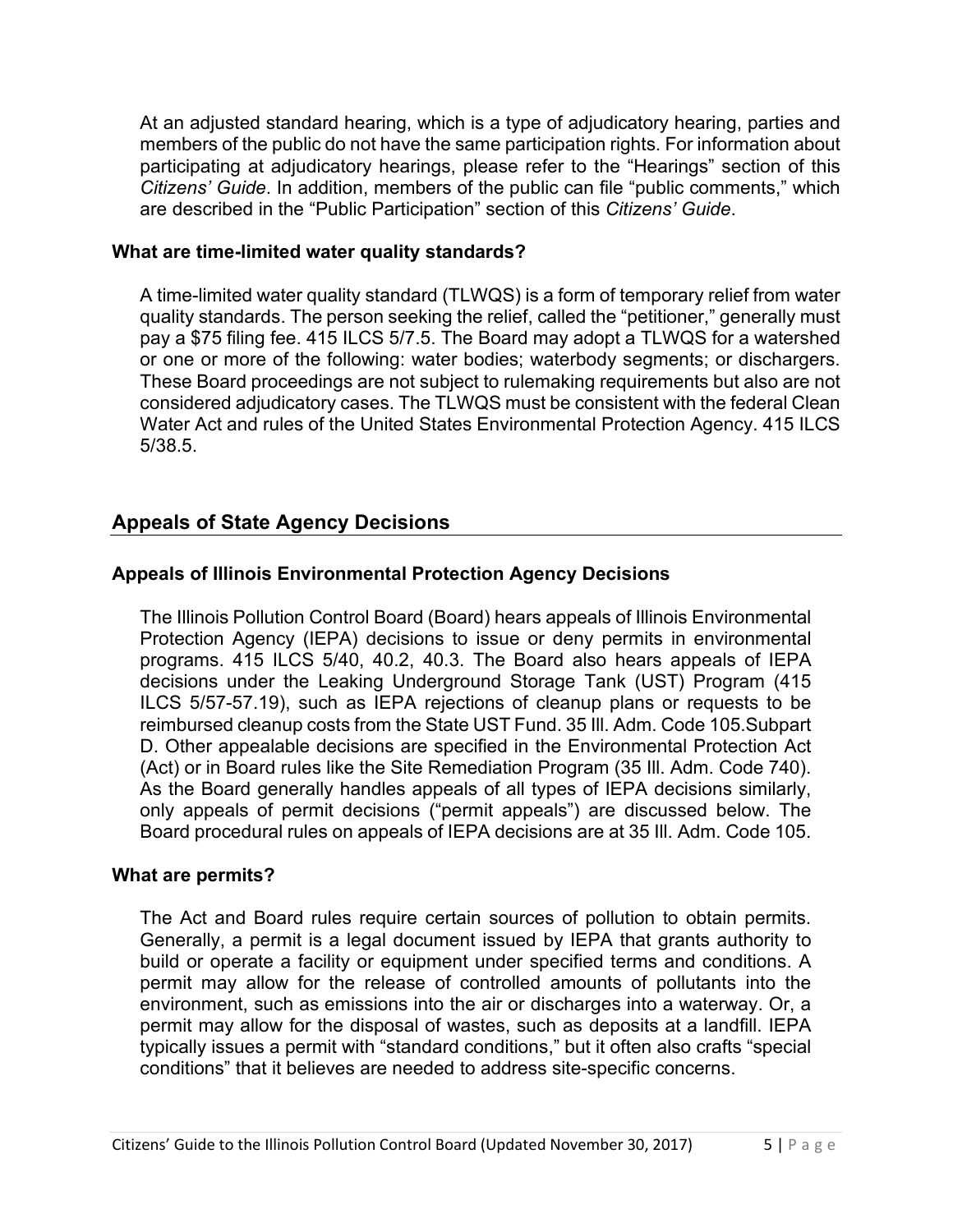#### <span id="page-8-0"></span>**What are permit appeals?**

If IEPA denies a permit, or issues a permit with conditions that the permit applicant believes are inappropriate, the permit applicant may appeal that decision to the Board. Some IEPA permit decisions may be appealed not only by permit applicants, but also by third parties. 415 ILCS 5/40(b), (c), (e), 40.2, 40.3. The Act also makes other IEPA decisions appealable as if they were permit decisions, like UST decisions. The person appealing the IEPA decision to the Board is called the "petitioner." IEPA is called the "respondent." When the petitioner is a third party, the permit applicant is also a respondent. To bring the appeal, the Act requires that the petitioner pay a \$75 filing fee. 415 ILCS 5/7.5.

The Board decides a permit appeal based on the record that IEPA had before it when it issued its decision. Typically, the Board holds a public hearing and the parties file legal briefs. The petitioner has the burden of proving that IEPA erred. For example, when the permit applicant is the petitioner, it must demonstrate to the Board that applicable environmental laws and rules would not be violated if the requested permit had been issued rather than denied, or that the contested conditions in an issued permit are not necessary to accomplish the purposes of the Act. The Board must decide a permit appeal within 120 days after the appeal is filed, unless the permit applicant extends this statutory deadline. Only the permit applicant may extend the decision deadline, even in a third-party appeal of an IEPA permit decision.

# <span id="page-8-1"></span>**How do permit appeals work?**

A permit appeal begins when the petitioner (either the permit applicant or, if allowed by the Act, a third party) files a formal, written petition with the Board and serves a copy on IEPA and, as applicable, the permit applicant. The petitioner must file the petition within 35 days after the date on which IEPA served the permit decision (for the permit applicant) or issued the permit decision (for a third-party petitioner). 35 Ill. Adm. Code 105.206. In specified situations, the Board can grant an extension of the appeal period, for up to an extra 90 days, if jointly requested by the applicant and IEPA and, as applicable, the third party. Extension procedures are in the Act (415 ILCS 5/40(a)(1), 40(c), 40.2) and the Board's procedural rules (35 Ill. Adm. Code 105.208). IEPA must electronically file the documents upon which it based its permit decision, called the "Agency record."

# <span id="page-8-2"></span>**How do permit appeal hearings work?**

Hearings are usually held in permit appeals. A Board hearing officer conducts the hearing, and representatives of IEPA, the permit applicant, and any third-party petitioner can present evidence. Typically, a permit appeal hearing, which is a type of adjudicatory hearing, is based exclusively on the Agency record. Permit appeal hearings are open to the public, who may participate as the hearing officer allows. More information about participating in adjudicatory hearings is provided in the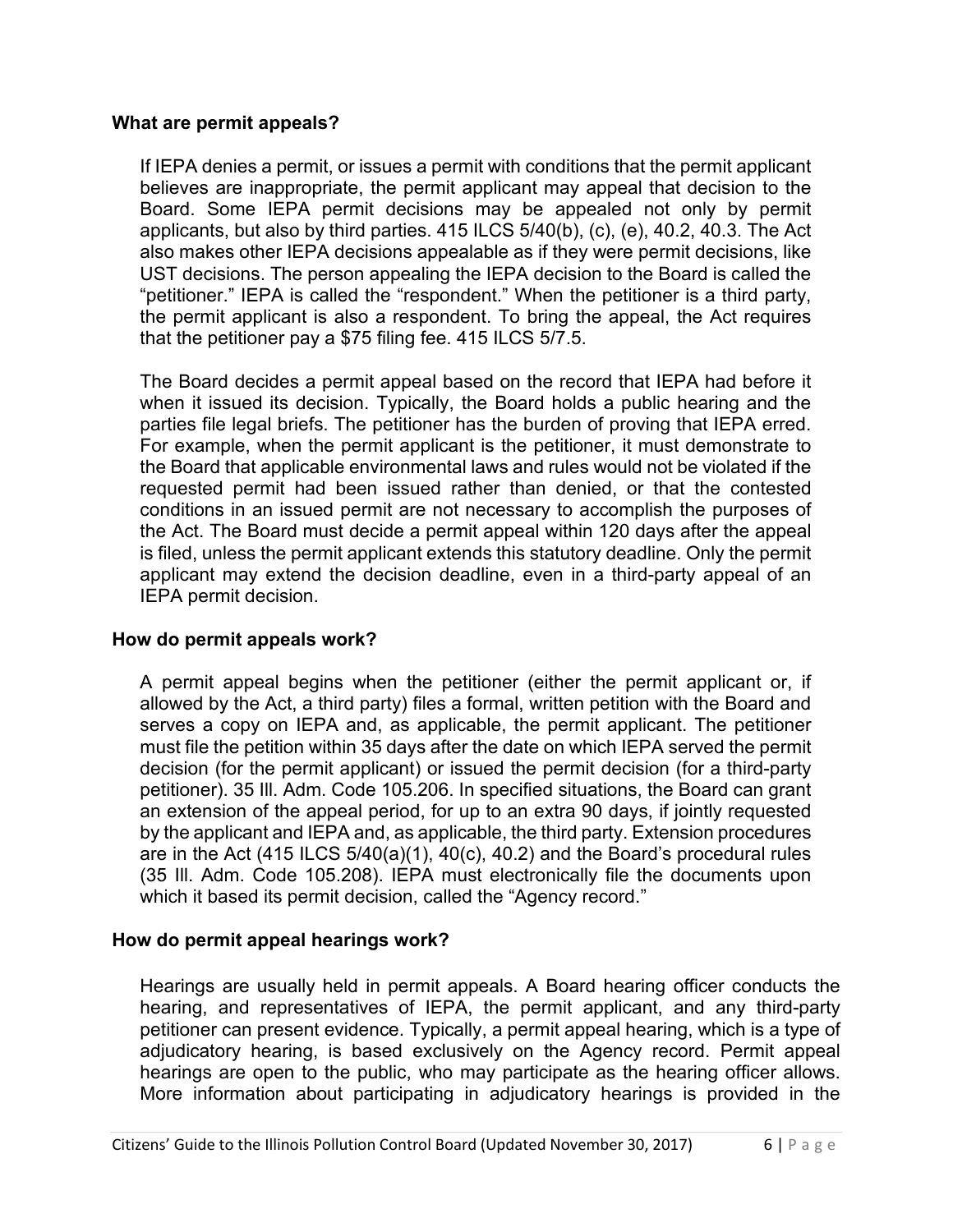["Hearings"](#page-11-4) section of this *Citizens' Guide*. In addition, members of the public can file "public comments," which are described in the ["Public Participation"](#page-20-1) section of this *Citizens' Guide*.

# <span id="page-9-0"></span>**Can a person appeal the Board's final permit appeal decision?**

Yes. If a party to the Board proceeding wishes to appeal the Board's final decision in the permit appeal, the party must file an appeal directly with the State Appellate Court. Any appeal must be filed within 35 days after the party receives the final order from the Board. For additional information about appealing Board adjudicatory decisions, please refer to the Act (415 ILCS 5/41), the Board's procedural rules (35 Ill. Adm. Code 101.300(d)(2), 101.906), and the Rules of the Illinois Supreme Court (Ill. S. Ct. Rule 335).

#### <span id="page-9-1"></span>**Appeals of Office of the State Fire Marshal Decisions under the Leaking UST Program**

The Office of the State Fire Marshal (OSFM) decides whether owners and operators of leaking USTs are eligible to have their cleanup costs reimbursed from the State's UST Fund and, if so, which deductible applies. 415 ILCS 5/57.9. The Board hears appeals of these OSFM decisions. The Board does not hear appeals of OSFM decisions on UST registrations or fee payments. Generally, the Board handles appeals of OSFM eligibility/deductibility decisions much like it handles appeals of IEPA permit decisions, outlined above. However, there are differences. For example, the 35-day appeal period runs from the date of the OSFM's decision, not from its receipt, and cannot be extended. For more information about OSFM appeals, please refer to the Board's procedural rules at 35 Ill. Adm. Code 105.Subpart E.

# <span id="page-9-2"></span>**Pollution Control Facility Siting Appeals**

# <span id="page-9-3"></span>**What is the pollution control facility siting process?**

The Environmental Protection Act (Act) (415 ILCS 5) provides a unique process for a municipality or a county to play a significant role in deciding whether a "pollution control facility" (PCF) can locate or expand within its borders. PCFs include waste storage sites, sanitary landfills, waste transfer stations, waste treatment operations, and incinerators.

The Act and the rules of the Illinois Pollution Control Board (Board) require PCFs to obtain development permits. The Illinois Environmental Protection Agency cannot issue a permit until it has proof that the appropriate municipality or county (the "local siting authority") granted siting approval to build or expand the PCF. If the proposed new or expanding PCF would be in an incorporated area, the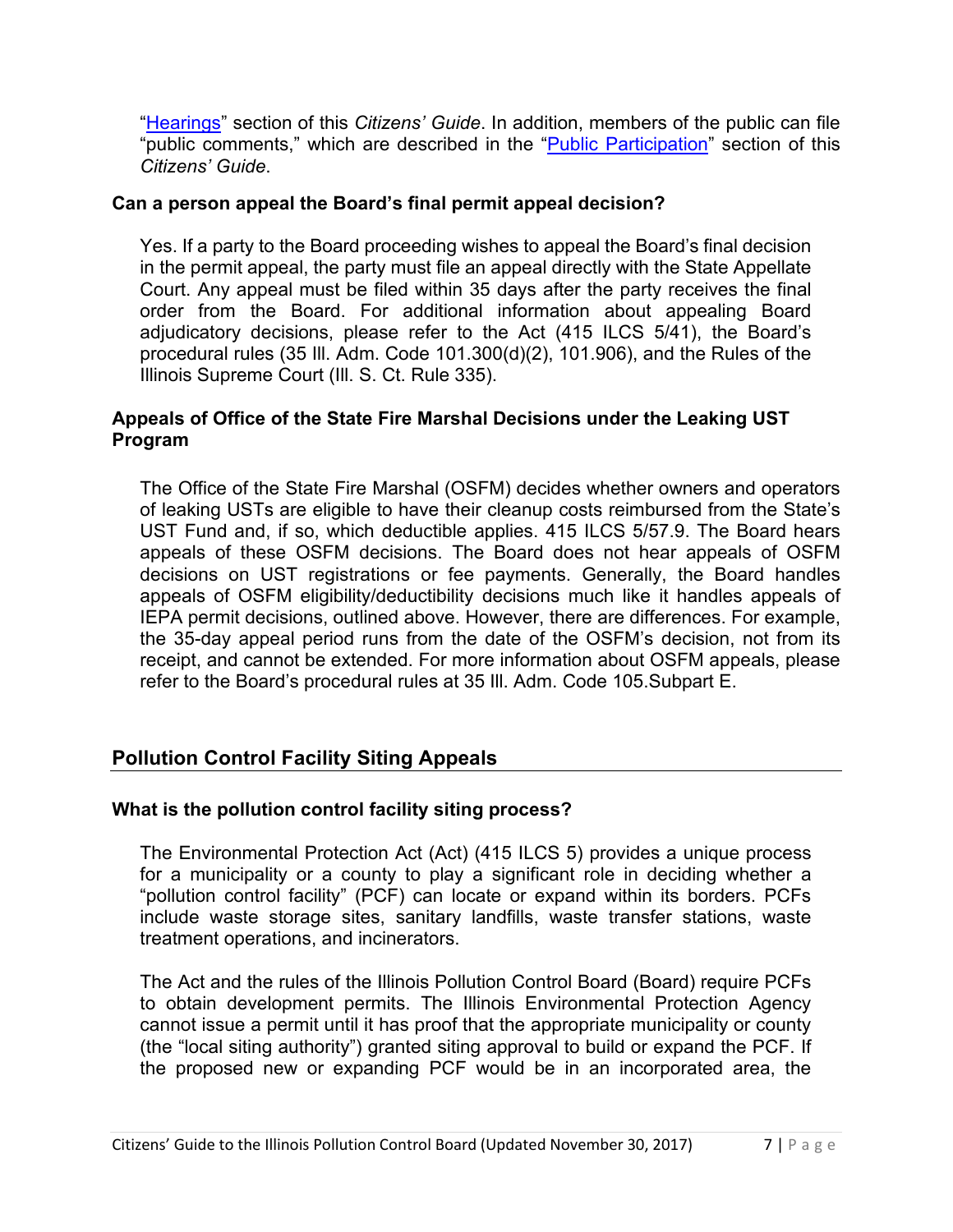municipality is the local siting authority; if it would be in an unincorporated area, the county is the local siting authority. 415 ILCS 5/39(c).

The person seeking siting approval must apply with the local siting authority, give timely notice of the siting request to affected persons, and prove that its proposed new facility or expansion meets the nine siting criteria in Section 39.2 of the Act (415 ILCS 5/39.2). The local siting authority must hold a public hearing and receive public comment on the application within specified time periods. Based on the record of the local proceeding and the nine statutory criteria, the local siting authority may approve siting, approve siting with conditions, or deny siting for the proposed new or expanding PCF. Generally, the local siting authority must issue a written decision within 180 days after receiving the siting application. For additional information about the local siting process, please refer to Section 39.2 of the Act (415 ILCS 5/39.2).

#### <span id="page-10-0"></span>**What are siting appeals?**

Under the conditions specified in Section 40.1 of the Act (415 ILCS 5/40.1), the PCF siting applicant or any person who participated in the local siting authority's hearing may appeal the siting decision to the Board. Among those persons who participated at the local siting hearing, only those who are so located as to be affected by the proposed new or expanding PCF may file a "third-party" appeal with the Board. 35 Ill. Adm. Code 107.202. A third party may appeal only the grant of siting approval; the siting applicant may appeal either the denial of siting approval or the grant of siting approval with conditions.

#### <span id="page-10-1"></span>**How do siting appeals work?**

PCF siting appeals begin when a person, called the "petitioner," files a petition for review with the Board and serves a copy on the local siting authority and, as applicable, the siting applicant. The Act requires the petitioner (either the siting applicant or a third party) to pay a \$75 filing fee. 415 ILCS 5/7.5. All petitions to review local siting decisions must meet the content requirements of the Board's procedural rules at 35 Ill. Adm. Code 107.208. Petitions must be filed within 35 days after the local siting authority's action to approve or disapprove PCF siting. The Act does not allow extensions of time to file these appeals.

The local siting authority must electronically file the documents on which it based its siting decision, called the "local record." 35 Ill. Adm. Code 107.Subpart C. The Board assigns a staff hearing officer to manage the case and to conduct a hearing. Generally, depending on the grounds for the appeal, the Board makes its final decision based on whether the local siting authority's procedures were fundamentally fair, whether the siting decision is correct based on the statutory criteria, or whether siting conditions imposed by the local government on its siting grant are necessary to accomplish the purposes of Section 39.2 of the Act. The Board must decide these appeals within 120 days after the appeal is filed, unless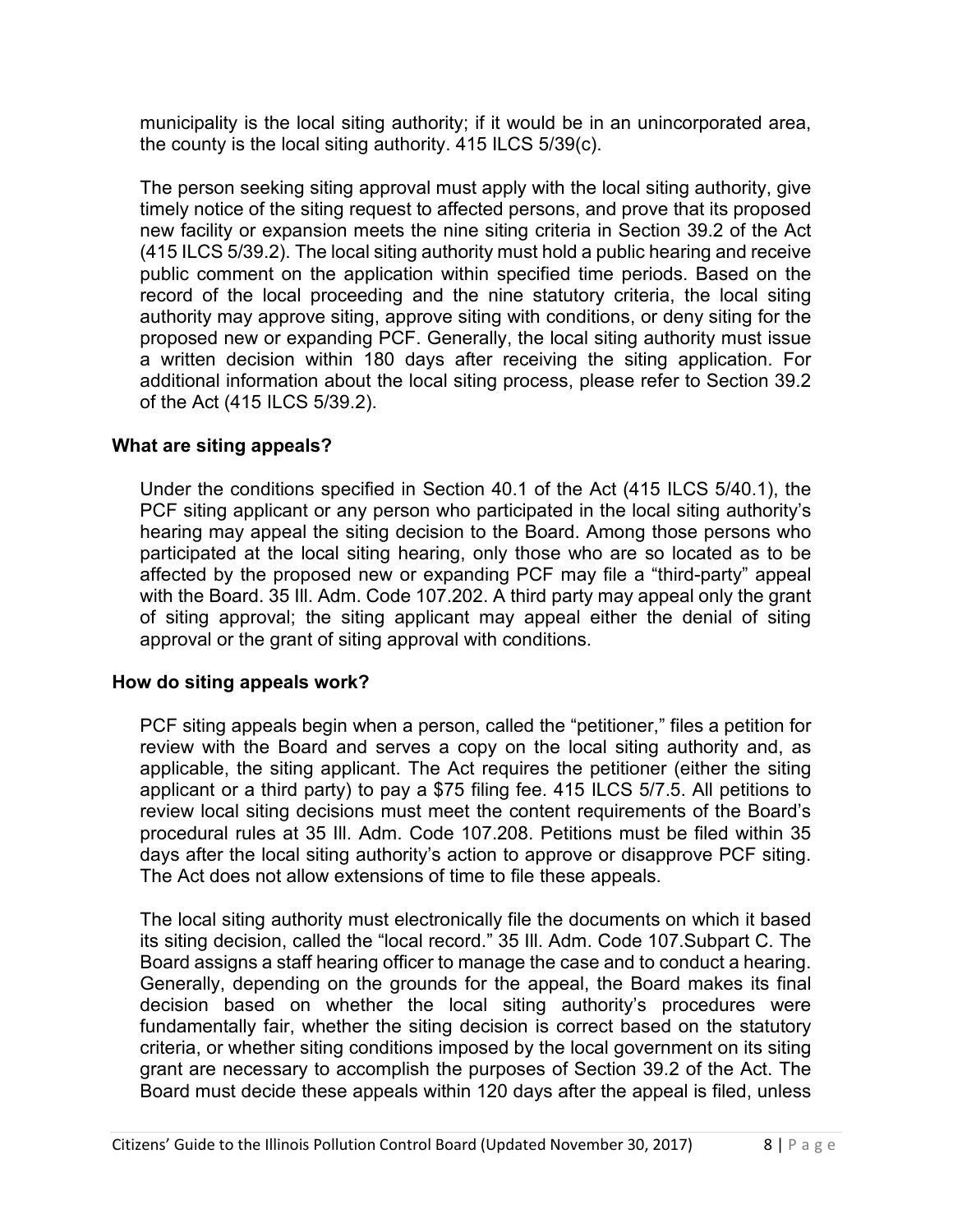the siting applicant extends this statutory deadline. Only the siting applicant may extend the decision deadline, even in third-party appeals. For additional information about siting appeals, please refer to Section 40.1 of the Act and Part 107 of the Board's procedural rules (35 Ill. Adm. Code 107).

# <span id="page-11-0"></span>**How do siting appeal hearings work?**

The siting appeal hearing, which is a type of adjudicatory hearing, is conducted by a Board hearing officer. It is attended by representatives of the petitioner, the local siting authority, and the siting applicant (if it is not the petitioner), each of whom can present evidence. Citizens who are not parties can attend the hearing, but cannot question witnesses. Typically, citizens can offer oral public comment at an announced time. 35 Ill. Adm. Code 107.404. More information about participating in adjudicatory hearings is provided in the ["Hearings"](#page-11-4) section of this *Citizens' Guide*. In addition, members of the public can file "public comments," which are described in the ["Public Participation"](#page-20-1) section of this *Citizens' Guide*.

#### <span id="page-11-1"></span>**Can a person appeal the Board's final siting appeal decision?**

Yes. If a party to the Board proceeding wishes to appeal the Board's final decision in the siting appeal, the party must file an appeal directly with the State Appellate Court. Any appeal must be filed within 35 days after receiving the final order from the Board. For more information about appealing Board adjudicatory decisions, please refer to the Act (415 ILCS 5/41) and the Rules of the Illinois Supreme Court (Ill. S. Ct. Rule 335).

# <span id="page-11-4"></span><span id="page-11-2"></span>**Hearings**

# <span id="page-11-3"></span>**The Board's Hearing Process**

Generally, the Illinois Pollution Control Board (Board) holds two types of hearings: adjudicatory hearings; and rulemaking hearings. Both types of hearings are open to the public. The purpose of hearings is to gather information, which the Board reviews when considering proposed environmental rules or deciding environmental cases. Hearings are conducted by Board staff hearing officers. Testimony is transcribed by a court reporter, exhibits are introduced, and objections to evidence may be made. Transcripts of all Board hearings are available on this website. The Board or hearing officer may decide that the hearing will be held by videoconference—in making that decision, the Board or hearing officer considers factors like cost-effectiveness, efficiency, facility accommodations, witness availability, public interest, the parties' preferences, and the proceeding's complexity and contentiousness. More information about hearings is available in the Board's general procedural rules at 35 Ill. Adm. Code 101.Subpart F, the Board's procedural rules for rulemakings (35 Ill. Adm. Code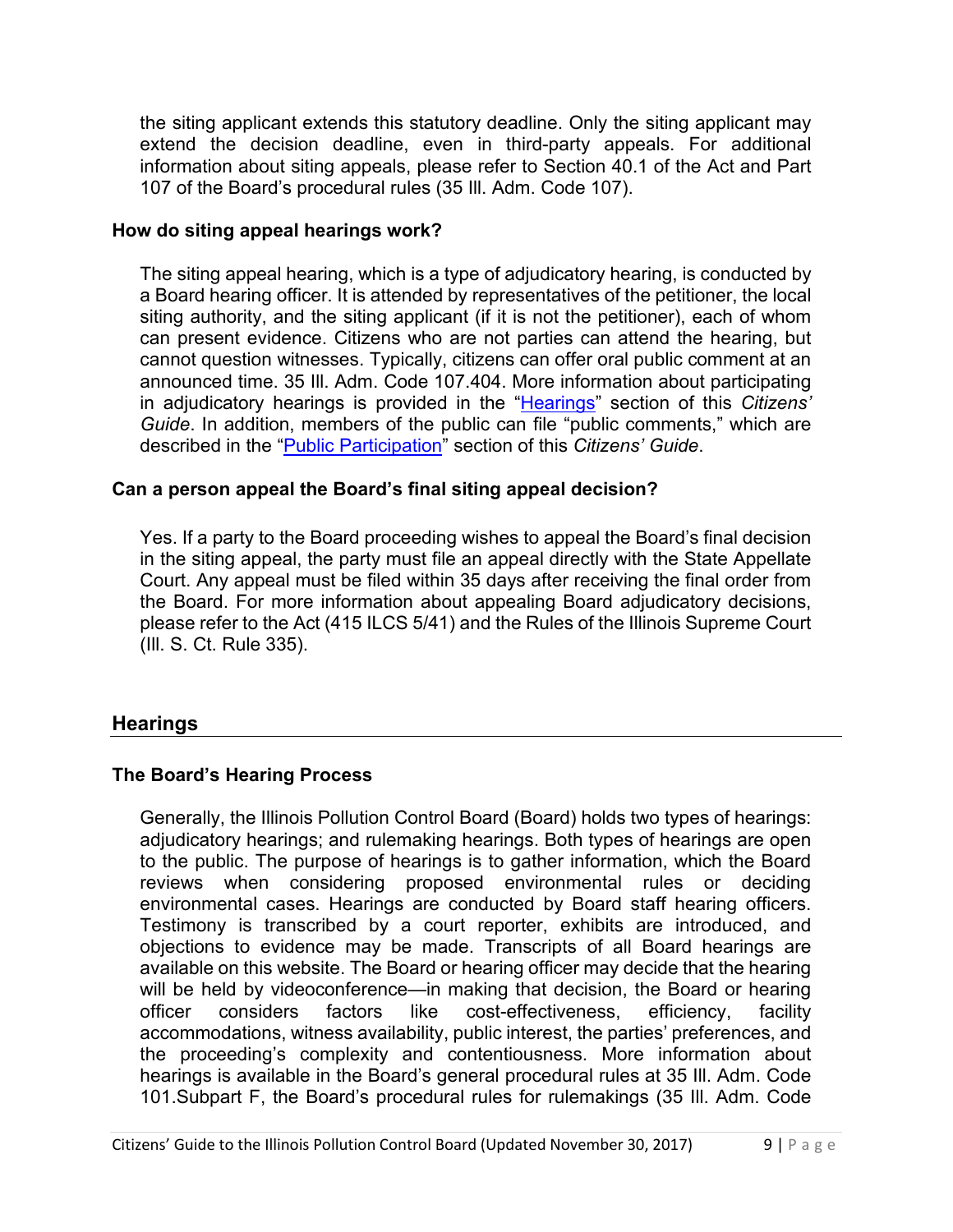102), and the Board's procedural rules for specific types of adjudicatory cases (35 Ill. Adm. Code 103-130).

# <span id="page-12-0"></span>**Adjudicatory Hearings**

The purpose of an adjudicatory hearing is to provide the Board with all the evidence necessary to make an informed decision in the case before it, subject to statutory limits on the kind of information the Board can consider. Adjudicatory cases include enforcement actions, permit appeals, administrative citations, variances, adjusted standards, and appeals of local government "pollution control facility" siting decisions. Parties to an adjudicatory case are those whose legal rights and responsibilities are the subject of the complaint or petition that started the case. In some cases, the Board may allow other persons to be "intervenors," which generally gives them the same rights as parties. For additional information about intervening, please refer to the Board's procedural rules at 35 Ill. Adm. Code 101.402.

An adjudicatory hearing is the opportunity for the parties to present evidence (e.g., testimony of witnesses; documents; photos) to try to convince the Board that they should win the case. In these hearings, members of the public have limited participation rights. They can—as the hearing officer allows—make oral "statements" under oath and subject to cross-examination or make oral "public comments" without being under oath or subject to cross-examination. Unlike parties, members of the public cannot question witnesses. For more information about public participation, please refer to the Board's procedural rules at 35 Ill. Adm. Code 101.110, 101.628.

# <span id="page-12-1"></span>**Rulemaking Hearings**

The purpose of a Board rulemaking hearing is to gather information about proposed rules, including information about the environmental concerns that the rules are designed to address, who would be subject to the rules, and whether complying with the rules would be technically feasible and economically reasonable. The person filing the proposal to adopt or amend rules (usually, the Illinois Environmental Protection Agency) is called the rulemaking "proponent." Typically, businesses and local governments that would be affected by the proposed rules, as well as environmental organizations, participate in Board rulemaking hearings. They do so by presenting information to support their respective positions on the proposal, including any positive or negative economic effects. After the proponent finishes its presentation at a hearing, all other participants, including members of the public, can present witness testimony and related exhibits, question witnesses, and provide oral public comments (not under oath or subject to cross-examination) or oral statements (under oath and subject to cross-examination), all as the hearing officer allows.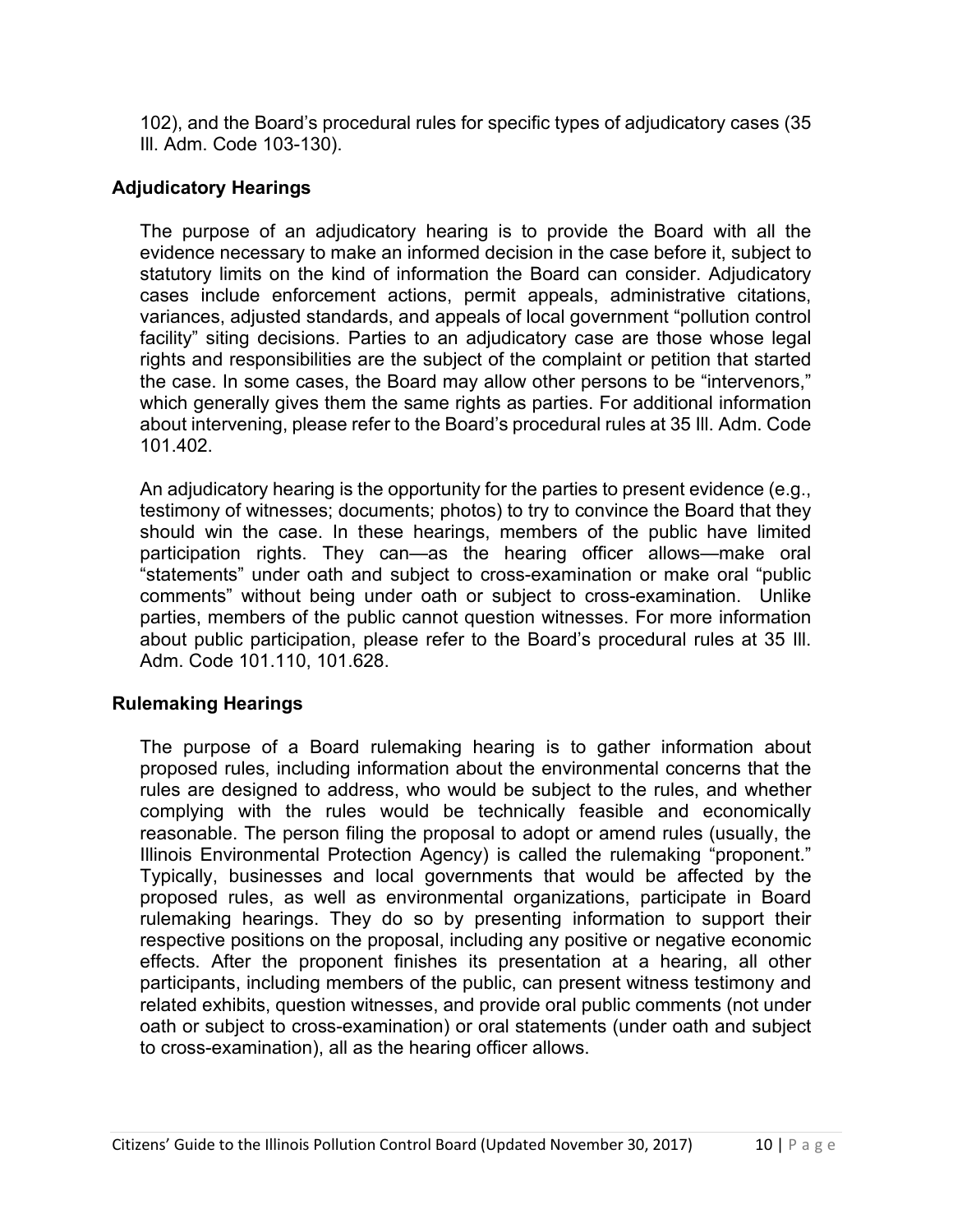If you are interested in participating in a rulemaking hearing, you should contact the assigned hearing officer. Information about [pending rulemakings,](https://pcb.illinois.gov/ClerksOffice/PendingRulemakings) including Board orders and hearing transcripts, is available on this website. For additional information about rulemaking hearings, please refer to the Board's procedural rules at 35 Ill. Adm. Code 102.Subpart D.

# <span id="page-13-0"></span>**Enforcement Actions**

Enforcement actions are cases filed with the Illinois Pollution Control Board (Board) under Section 31 of the Environmental Protection Act (Act) (415 ILCS 5/31) and Part 103 of the Board's procedural rules (35 Ill. Adm. Code 103). They are complaints alleging a violation or violations of the Act, a Board order, a Board environmental rule, or a permit issued by the Illinois Environmental Protection Agency (IEPA).

Any person can file an enforcement action. Complaints filed by the Illinois Attorney General or State's Attorneys for the People of the State of Illinois are known as "State enforcement proceedings." Complaints filed by anyone else (such as one or more individuals, an environmental organization, an association, a local government, or a business) are called "citizen's enforcement proceedings." The Board usually holds a hearing in an enforcement proceeding. An enforcement action hearing is a type of adjudicatory hearing. More information about adjudicatory hearings is provided in the ["Hearings"](#page-11-4) section of this *Citizens' Guide*.

The parties to an enforcement proceeding are the "complainant" (the person who files the complaint) and the "respondent" (the alleged violator). The burden is on the complainant to show that the respondent committed the violations alleged in the complaint. If the Board finds that the respondent committed the alleged violations, the Board may order the respondent to do, among other things, one or more of the following: cease and desist from further violations (e.g., stop operating without a permit or stop polluting); take pollution abatement measures; clean up contamination; reimburse cleanup costs; and pay substantial fines. Additionally, the Board may award attorney fees to the State when it prevails (but not to a citizen complainant), and order the respondent to post a performance bond while the respondent corrects the violations. 415 ILCS 5/33, 42.

The Act treats citizen's enforcement proceedings differently than State enforcement proceedings. Some of those differences are highlighted below.

#### <span id="page-13-1"></span>**Citizen's Enforcement Proceedings**

A citizen's enforcement proceeding is one initiated by anyone other than the Illinois Attorney General's Office or a State's Attorney. Generally, the Board accepts a citizen complaint for hearing unless the complaint is "duplicative or frivolous" within the meaning of Section  $31(d)(1)$  of the Act (415 ILCS  $5/31(d)(1)$ ). A complaint is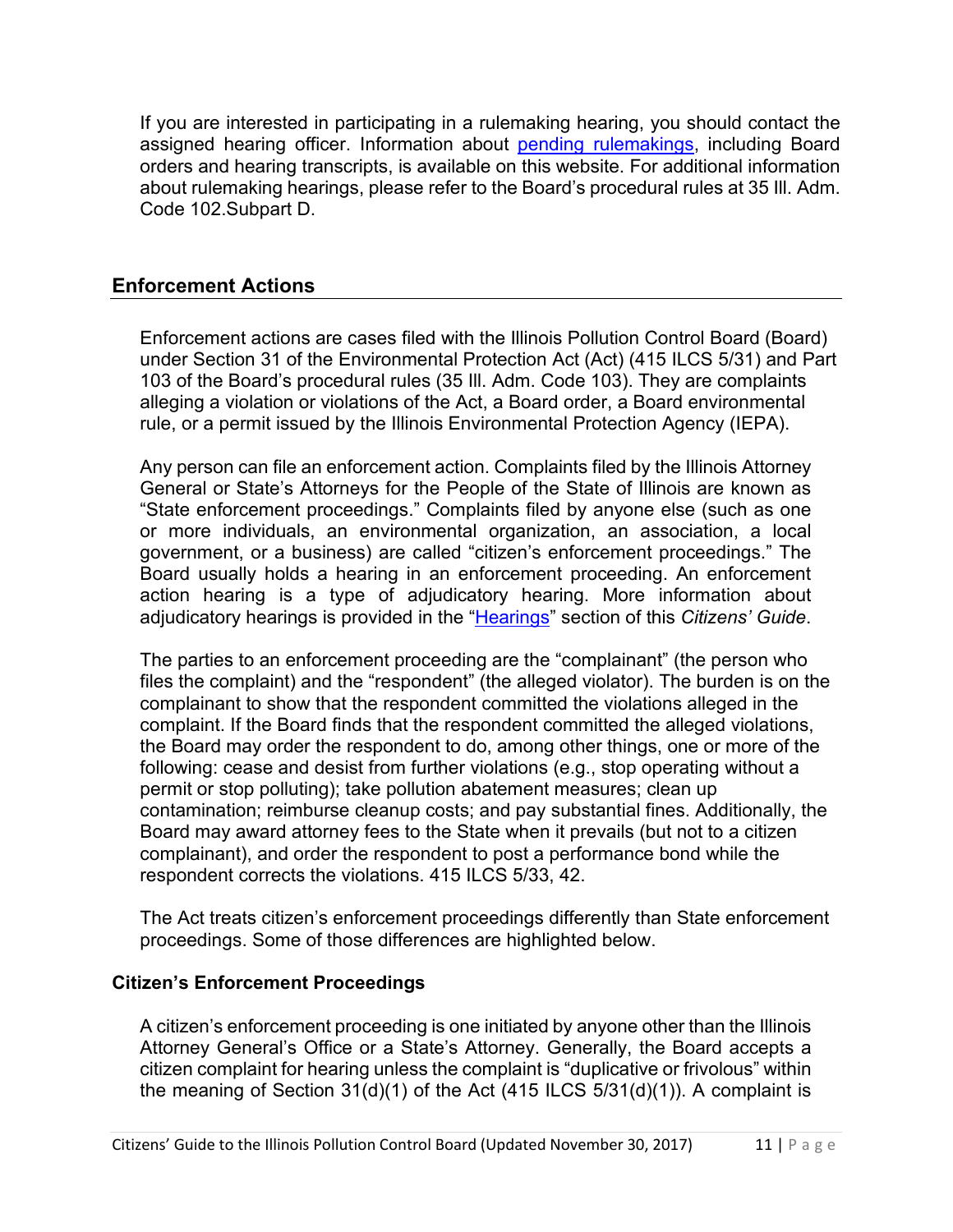duplicative if it is already being heard by the Board or in another forum. A complaint is frivolous if it fails to state a cause of action or requests relief that the Board cannot grant. In an enforcement action, as with any adjudicatory case, an individual—even if he or she is not an attorney—may represent himself or herself as an individual or his or her unincorporated sole proprietorship. But, only an attorney can represent someone else (e.g., another individual or other individuals, an environmental organization, an association, a local government, or a corporation). As noted, the complainant has the burden to prove the alleged violations. Though the Board's hearing officer can provide procedural information, the hearing officer cannot act as the attorney for the complainant or the respondent. The role of the hearing officer is to efficiently manage any pre-hearing discovery and to schedule and conduct a full, fair, and orderly hearing that provides a complete record for Board review and decision.

Citizen complainants must follow the Board's procedural rules. 35 Ill. Adm. Code 101, 103. A sample complaint form and related information can be found [here](https://pcb.illinois.gov/Resources/Complaintforms) on the Board's website. Under Section 31(d)(2) of the Act (415 ILCS 5/31(d)(2)), the parties to a citizen's enforcement proceeding may be able to settle the case without a hearing.

# <span id="page-14-0"></span>**State Enforcement Proceedings**

A State enforcement proceeding is one initiated by the Illinois Attorney General's Office or a State's Attorney. Often, these actions are based on information developed by IEPA. Sections 31(a) and (b) of the Act (415 ILCS 5/31(a), (b)) require IEPA to give a potential respondent notice of the alleged violations and an opportunity to correct them before IEPA asks that the Illinois Attorney General or a State's attorney file a complaint with the Board. If the parties reach a settlement agreement, a State enforcement proceeding can be settled without the Board holding a hearing. In that situation, the Board publishes a newspaper notice of the parties' stipulation, proposed settlement, and request that no hearing be held. If anyone timely files a request for hearing, the Board holds a hearing on the proposed settlement. For more information about State enforcement proceedings, please refer to Section 31 of the Act (415 ILCS 5/31) and the Board's procedural rules at 35 Ill. Adm. Code 103.

# <span id="page-14-1"></span>**Administrative Citations**

Generally, administrative citations are a type of enforcement action brought before the Board under Section 31.1 of the Act (415 ILCS 5/31.1) and Part 108 of the Board's procedural rules (35 Ill. Adm. Code 108). Only IEPA (or a local government to which IEPA delegated the authority) can file an administrative citation. Administrative citations are designed to be relatively quick, "traffic-ticket" type proceedings. They are limited to specified types of violations observed by site inspectors at sanitary landfills and open dumps. Administrative citations also may address specified types of violations concerning used and waste tires, clean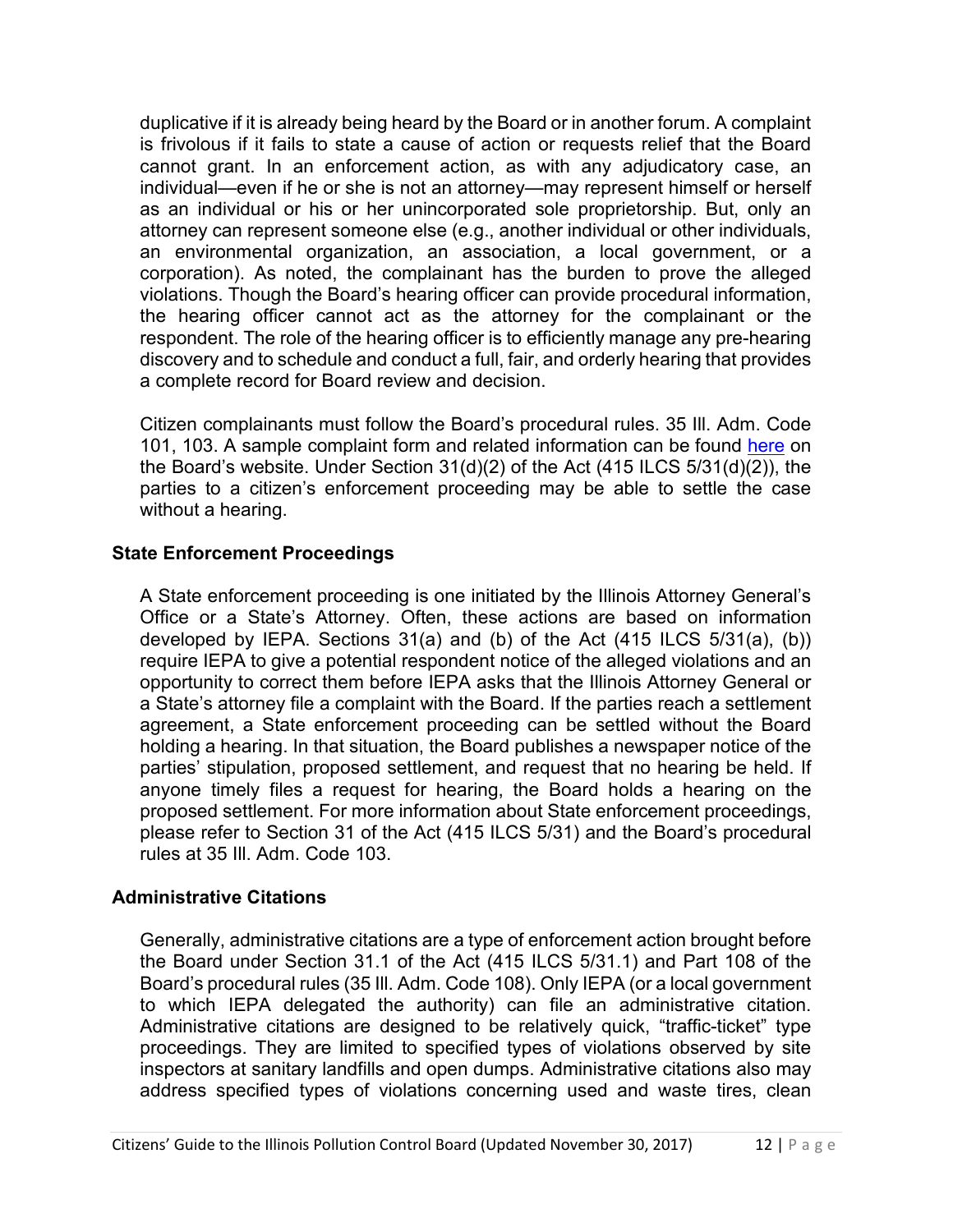construction or demolition debris fill operations, and uncontaminated soil fill operations. Fines are fixed by the Act at \$500, \$1,500, or \$3,000 per violation.

Under Section 31.1 of the Act, the complainant, either IEPA or the delegated local government, must serve the administrative citation on the alleged violator within 60 days after the site inspection during which the alleged violation was observed. The complainant must also file the administrative citation with the Board within 10 days after service. The administrative citation must include the site inspection report. 35 Ill. Adm. Code 108.200. The alleged violator, known as the "respondent," may choose to pay the fixed statutory fine without contesting the administrative citation, or petition the Board asking that it review the citation and hold a hearing.

If the respondent wishes to contest the administrative citation, it must file a petition for review with the Board within 35 days after receiving the citation from the complainant. 35 Ill. Adm. Code 108.204. The petition must specify the reason or reasons why the respondent believes that the administrative citation was improperly issued (e.g., the alleged violation resulted from "uncontrollable circumstances"). 35 Ill. Adm. Code 108.206. If no petition is timely filed, the Board will find that the respondent violated the Act as alleged and impose the statutory fine. The Board will impose a \$500 fine per violation of Section 21(o) of the Act (415 ILCS 5/21(o)) at a sanitary landfill, such as for failing to provide daily cover of refuse. The Board will impose a \$1,500 fine per violation of Section 21(p) of the Act (415 ILCS 5/21(p)) at an open dump site, such as for causing or allowing the open dumping of waste in a manner resulting in litter or open burning. The Board also will impose a \$1,500 fine per violation of any of the following provisions of the Act: Section 22.51 (415 ILCS 5/22.51) at a clean construction or demolition debris fill operation; Section 22.51a (415 ILCS 5/22.51a) at an uncontaminated soil fill operation; and Section 55(k) (415 ILCS 5/55(k)) regarding used or waste tires. For a second or subsequent adjudicated violation of Section 21(p), 22.51, 22.51a, or 55(k), the Board will impose a \$3,000 fine per violation. 415 ILCS 5/42(b)(4), (4- 5).

When an administrative citation is timely contested, the Board will typically hold a hearing. An administrative citation hearing is a type of adjudicatory hearing. More information about adjudicatory hearings is provided in the ["Hearings"](#page-11-4) section of this *Citizens' Guide*. If, after the hearing, the Board finds that the Act was violated as alleged, the Board will order the respondent to pay the statutory fine, plus the [hearing costs](https://pcb.illinois.gov/ClerksOffice/HearingCosts) of the Board and the complainant. 35 Ill. Adm. Code 108.Subpart E.

Administrative citations also may be issued under the Public Water Supply Operations Act (415 ILCS 45). Under that statute, IEPA may issue an administrative citation against the "Responsible Operator in Charge" of a community water supply for violating requirements to submit reports and monitoring results. 415 ILCS 45/23.1. IEPA must serve the administrative citation on the alleged violator within 90 days after IEPA's discovers the violation. IEPA also must file the administrative citation with the Board within 15 days after service.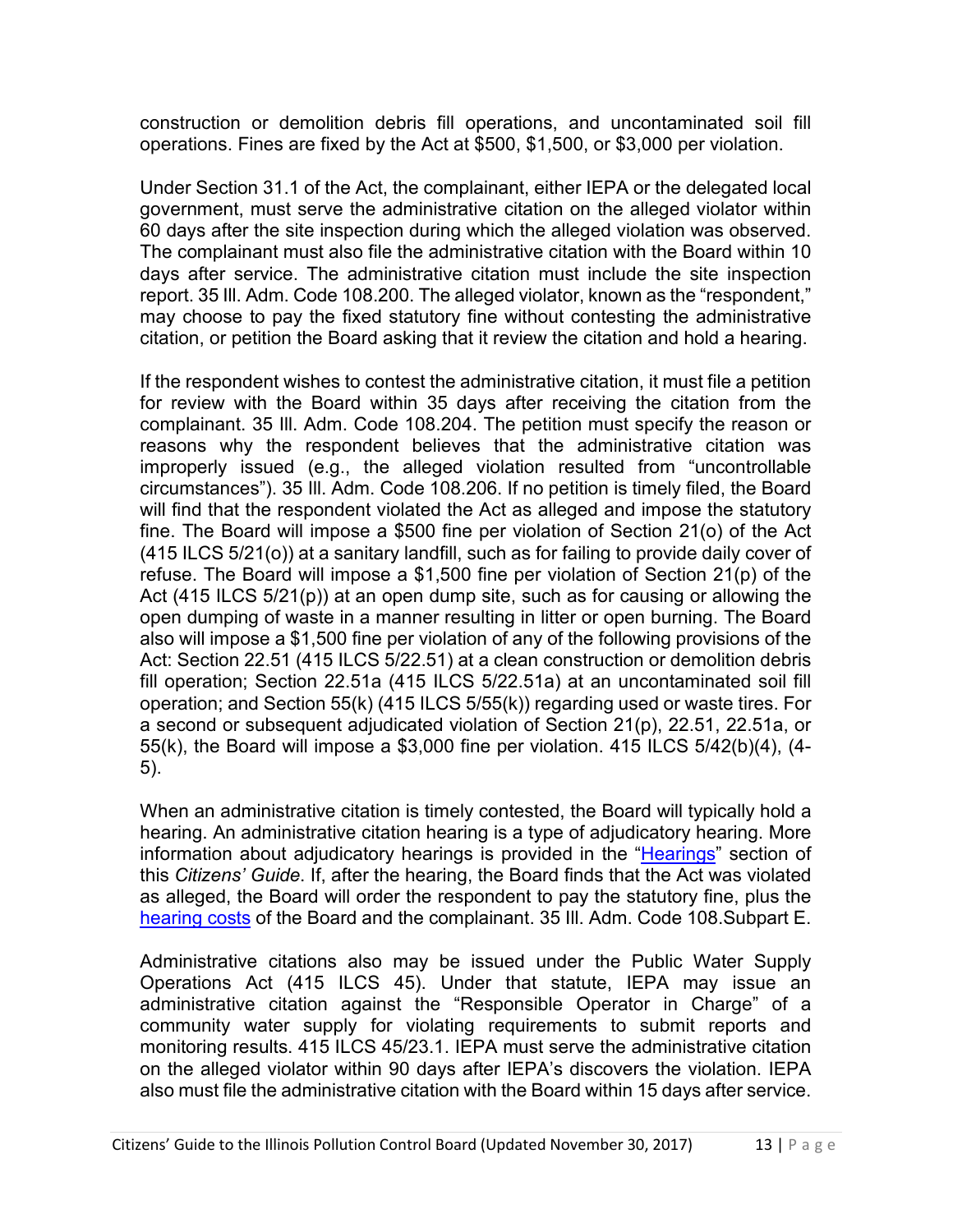Within 35 days after receiving the citation from IEPA, the Responsible Operator in Charge may file a petition with the Board requesting a hearing to contest the citation. Fines to be imposed by the Board are fixed at \$500 per violation of Section 1.1(b)(3) of the Public Water Supply Operations Act (415 ILCS 45/1.1(b)(3)), increasing to \$1,500 for a second or subsequent adjudicated violation of that provision. Board and IEPA hearing costs also will be imposed on a Responsible Operator in Charge who is found in violation. For additional information about administrative citations under the Public Water Supply Operations Act, please refer to Section 23.1 of that statute (415 ILCS 45/23.1) and Part 108 of the Board's procedural rules (35 Ill. Adm. Code 108).

In addition, administrative citations may be issued under the Electronic Products Recycling and Reuse Act (415 ILCS 150). For any violation of that statute, IEPA (or a county to which IEPA delegated the authority) may issue an administrative citation. 415 ILCS 150/20(k). The citation must be served within 60 days after IEPA or the delegated county observed the violation. 35 Ill. Adm. Code 108.202. Within 35 days after receiving the citation from IEPA or the delegated county, the person named in the citation may file a petition with the Board requesting a hearing to contest the citation. 415 ILCS 150/20(l), (m). The fine to be imposed by the Board is limited to \$1,000, but landfill ban violations may result in different fines. 415 ILCS 150/80(j). For more information about administrative citations under the Electronic Products Recycling and Reuse Act, please refer to Sections 20(k)-(n) and 80(j) of that statute (415 ILCS 150/20(k)-(n), 80(j)) and Part 108 of the Board's procedural rules (35 Ill. Adm. Code 108).

# <span id="page-16-3"></span><span id="page-16-0"></span>**Rulemakings**

#### <span id="page-16-1"></span>**What is a rulemaking?**

A rulemaking is the procedure used to adopt rules. The Illinois Pollution Control Board (Board) adopts Illinois' environmental rules. When the Board adopts rules, it follows Title VII of the Environmental Protection Act (Act) (415 ILCS 5/26-29), the Board's procedural rules (35 Ill. Adm. Code 102), and the [Illinois](https://pcb.illinois.gov/SLR/TheIllinoisAdministrativeProcedureAct)  [Administrative Procedure Act](https://pcb.illinois.gov/SLR/TheIllinoisAdministrativeProcedureAct) (IAPA) (5 ILCS 100/5-5 through 5-165). Rules may be of general applicability or site-specific applicability. 35 Ill. Adm. Code 102.Subpart B. The Act requires a site-specific rulemaking proponent to pay a \$75 filing fee. 415 ILCS 5/7.5.

#### <span id="page-16-2"></span>**In what situations does the Board adopt rules?**

In most situations, the Board adopts rules because State or federal laws require that the Board do so to implement or alter the State's environmental programs. The Illinois Environmental Protection Agency typically proposes rules. But, anyone can propose new environmental rules or changes to the current ones, including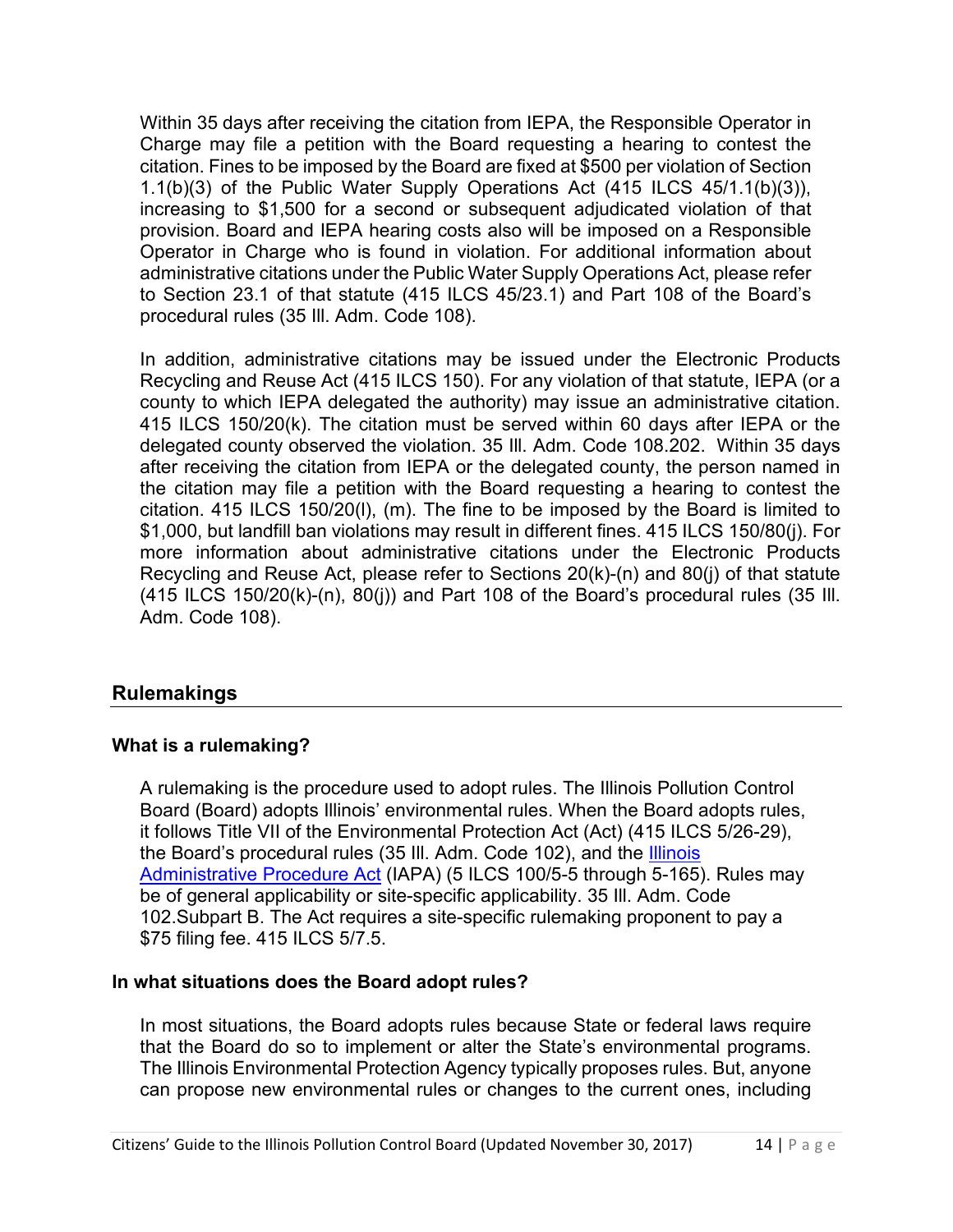one or more individuals, an environmental organization, an association, a local government, or a business. Before adopting any proposed rules, the Board considers their economic impact and technical feasibility, in addition to the nature of the pollution problem they seek to address. For example, if complying with proposed rules is economically unreasonable or technically infeasible, the Board might reject the rules even if they could improve the environment. On the other hand, if proposed rules are necessary to address a problem threatening human health or the environment, the Board might adopt the rules even though complying with them will impose significant costs or technical difficulty.

#### <span id="page-17-0"></span>**How does the Board consider economic impact in a rulemaking?**

Before the Board adopts environmental rules, the Act requires that the Board hold at least one hearing on their economic impact to determine whether they will have any "adverse economic impact on the People of the State of Illinois." 415 ILCS 5/27(b). The rulemaking proponent, in addition to providing justification for the proposed rules, must describe the facilities that would be affected by the rules and the economic impact that the rules would have.

The Board must also ask the Illinois Department of Commerce and Economic Opportunity (DCEO) to prepare a study of the economic impact of the proposed rules. DCEO has 45 days to either finish a study or decide that it will not prepare one. The Board must make DCEO's study, or reason for not preparing one, available to the public at least 20 days before an economic impact hearing. As the Board hearing officer allows, any participant at a rulemaking hearing may question witnesses or present evidence or comment about the economic impact of proposed rules.

#### <span id="page-17-1"></span>**What is the Board's procedure for a general rulemaking to adopt environmental rules?**

Typically, a rulemaking begins when a proposal to adopt, amend, or repeal rules is filed with the Board. If the proposal meets statutory and procedural rule requirements, the Board accepts the proposal and schedules public hearings.

The IAPA provides for different types of rulemakings, including "emergency" rulemaking, but by far the most common type is "general" rulemaking. Under the IAPA, general rulemaking must proceed in three stages: "first notice"; "second notice"; and "final adoption." The Board issues a formal, written order at each rulemaking stage, explaining its decision and providing the rule text. Initially, notice of proposed rules must be published in the *Illinois Register*. This starts the firstnotice period, which lasts at least 45 days. Either before or during the first-notice period, the Board holds one or more public hearings. In a rulemaking to adopt environmental rules that would apply Statewide, the Board holds hearings in at least two areas of the State. 415 ILCS 5/28(a). Public comments may be filed with the Board until the end of the first-notice period.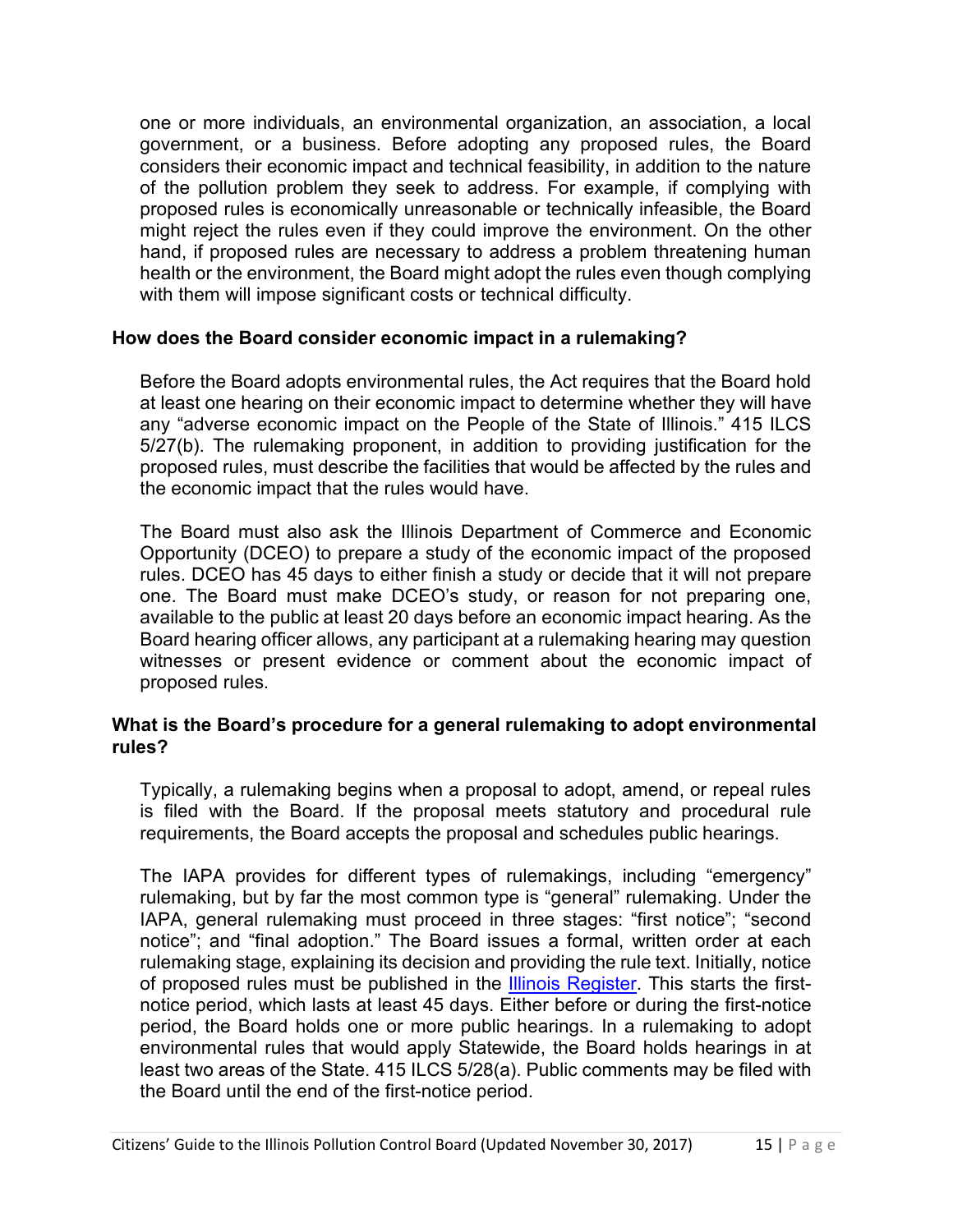Once the first-notice period ends, the Board determines whether a rulemaking should be dismissed, or should progress to the second-notice stage. Between first and second notice, the Board may alter the proposed rule text based on hearing information and public comment. The Board will explain its reasons for doing so in its second-notice order. Once the Board issues this order, the rules are reviewed by the legislature's Joint Committee on Administrative Rules (JCAR) and can only be changed at JCAR's request.

If JCAR does not object to the rules, the Board may adopt them as final rules, file them with the Secretary of State, and publish them in the *Illinois Register*. This is the final-adoption stage. Typically, the effective date of the final rules is the date on which the Secretary of State receives the adopted final rules from the Board. Once the final rules become effective, they are posted [here](https://pcb.illinois.gov/SLR/IPCBandIEPAEnvironmentalRegulationsTitle35) on the Board's website—along with the Board's other rules—and are available for the public to inspect in Chicago at the Board Clerk's Office. Generally, if JCAR objects to the rules, the Board may adopt the rules over the objection or change the rules to address the objection.

# **Can a person appeal the Board's final rulemaking decision?**

Yes. If a person adversely affected or threatened by the adopted rules wishes to appeal the Board's final decision, the person must file an appeal directly with the State Appellate Court. Any appeal must be filed within 35 days after the date on which the adopted rules become effective. If the Board declines to adopt rules and a participant wishes to appeal the Board's final decision, the participant must file an appeal directly with the State Appellate Court but must do so within 35 days after receiving the final order from the Board. For additional information about appealing Board rulemaking decisions, please refer to the Act (415 ILCS 5/29, 41), the Board's procedural rules (35 Ill. Adm. Code 101.300(d)(3), 101.906, 102.706), and the Rules of the Illinois Supreme Court (Ill. S. Ct. Rule 335).

#### <span id="page-18-0"></span>**How do rulemaking hearings work?**

The Board holds public hearings in most rulemakings and encourages a wide range of participation. Rulemakings do not have "parties," but rather only "participants." Rulemaking hearings are attended by a Board hearing officer and at least one Board Member. Participants at the hearing usually include the Illinois Environmental Protection Agency (IEPA) (generally, the rulemaking proponent), environmental organizations, and affected businesses and local governments. Participants at the hearing can—as the hearing officer allows—ask questions of witnesses and provide testimony and other evidence, as well as make oral statements or oral public comments. For more information about rulemaking hearings, please refer to the ["Hearings"](#page-11-4) section of this *Citizens' Guide*. In addition, members of the public can file "public comments" during the first-notice period and at any other times that the Board or hearing officer specifies. 35 Ill. Adm. Code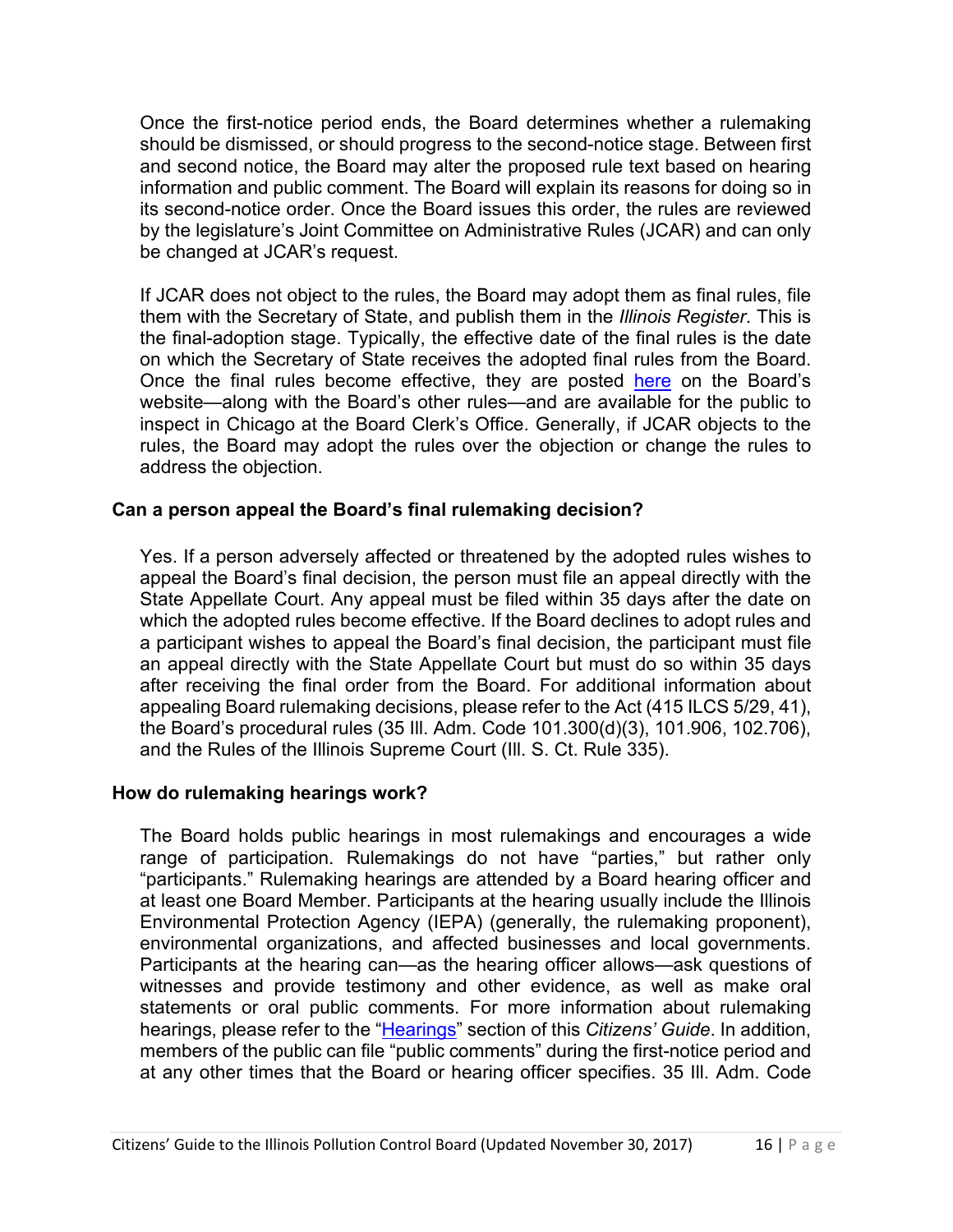102. Public comments are described in the "*Public Participation*" section of this *Citizens' Guide*.

# <span id="page-19-0"></span>**How do I obtain information about a rulemaking proposal?**

Information about [pending rulemakings](https://pcb.illinois.gov/ClerksOffice/PendingRulemakings) is posted on this website, including rulemaking proposals, Board orders, hearing officer orders, hearing testimony, and public comments. You may also request that the Board hearing officer add you to the "notice" or "service" list for a rulemaking. Persons on the notice list receive all Board orders, hearing officer orders, and hearing notices for the rulemaking. Persons on the service list receive these documents plus filings made by other participants, such as public comments and pre-filed testimony. For the name and contact information of the hearing officer assigned to a rulemaking, you may view that rulemaking's [docket](https://pcb.illinois.gov/ClerksOffice/SearchCases) and the [staff directory](https://pcb.illinois.gov/AboutIPCB/StaffDirectory) on this website or contact the Clerk's Office (312-814-3461 or [PCB.Clerks@illinois.gov\)](mailto:PCB.Clerks@illinois.gov). "E-Notify" is another way to learn whenever a filing has been made in a rulemaking docket—please refer to the ["Stay Informed"](#page-21-2) section of this *Citizens' Guide* for additional information about E-Notify.

# <span id="page-19-1"></span>**Are all Board rules adopted this way?**

No. For example, the Board follows different rulemaking procedures to adopt (1) "identical-in-substance" rules, (2) Clean Air Act Amendment (CAAA) "fast-track" rules, and (3) "federally required" rules. For information about "federally required" rules, please refer to Section 28.2 of the Act (415 ILCS 5/28.2) and Part 102.Subpart E of the Board's procedural rules (35 Ill. Adm. Code 102.Subpart E).

"Identical-in-substance" (IIS) rulemakings under Section 7.2 of the Act (415 ILCS 5/7.2) are used by the Board to adopt rules that "require the same actions with respect to protection of the environment, by the same group of affected persons, as would federal regulations if USEPA [the United States Environmental Protection Agency] administered the subject program in Illinois." 415 ILCS 5/7.2(a). Opportunity is given for written public comment on proposed IIS rules, but no hearings are held unless required by federal law—which is the case for IIS updates on the National Ambient Air Quality Standards (NAAQS) and the definition of "Volatile Organic Material" (VOM). The period for filing public comments is set by Board or hearing officer order. The Board may consolidate multiple IIS rulemakings into one proceeding. Generally, the Board must adopt final rules within one year after adoption of the federal rules. Typically, the Board opens IIS dockets twice per year in each federal program area.

CAAA fast-track rulemakings are proposed by IEPA under Section 28.5 of the Act (415 ILCS 5/28.5) to adopt USEPA CAAA rules in an expedited manner. The procedures require the Board to hold hearings and take specific actions by deadlines measured from the Board's receipt of the proposal. Generally, the Board must complete a CAAA fast-track rulemaking within approximately six months after receiving IEPA's proposal.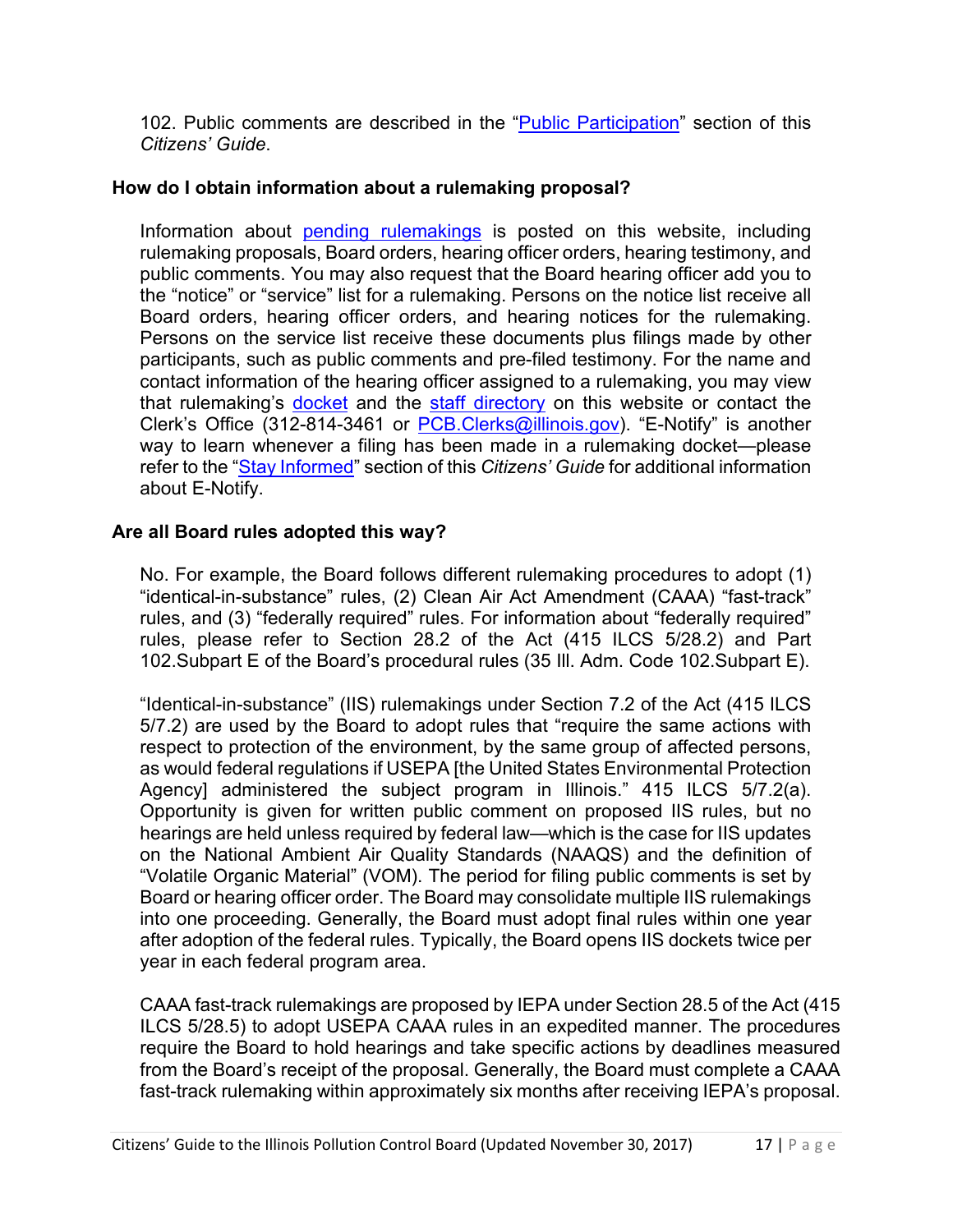For more information about CAAA fast-track rulemaking, please refer to Section 28.5 of the Act and the Board's procedural rules at 35 Ill. Adm. Code 102.Subpart C.

# <span id="page-20-0"></span>**E-Filing and E-Service**

The "filing" of a document and the "service" of a document are two different things. "Filing" is the act of delivering a document into the Illinois Pollution Control Board (Board) Clerk's custody with the intent of making that document a part of the record of a pending Board proceeding. "Service" is the act of delivering a copy of that same document to the hearing officer and each person listed on the service list for that proceeding.

With only a few exceptions (e.g., trade secrets), to file a document with the Board, the person filing the document must submit it electronically through the [Clerk's Office On-](https://pcb.illinois.gov/TruePassSample/AuthenticateUserRoamingEPF.html)[Line \(COOL\)](https://pcb.illinois.gov/TruePassSample/AuthenticateUserRoamingEPF.html) rather than in paper. 35 Ill. Adm. Code 101.302(h), (j). COOL is only for filing a document, not serving it. If a member of the public believes that it is not reasonably practicable for him or her to file through COOL, he or she should contact the Clerk or the hearing officer to explain the situation. 35 Ill. Adm. Code 101.1000(c).

The filer of a document must also serve a copy of that document on the hearing officer and each party or participant listed on the service list for that proceeding. With only a few exceptions (e.g., enforcement complaints), every type of document being filed is eligible to be served by e-mail in lieu of paper service. 35 Ill. Adm. Code 101.1000(e). If a filer has the capability, he or she *must* serve the hearing officer by e-mail; the filer *may* e-mail serve each party or participant who consented to receiving e-mail service. 35 Ill. Adm. Code 101.1060, 101.1070.

# <span id="page-20-1"></span>**Public Participation**

The Illinois Pollution Control Board (Board) encourages the public to participate in all its proceedings. Earlier parts of this *Citizens' Guide* address public participation at hearings. This part of the *Citizens' Guide* further describes "public comments" and introduces "public remarks."

#### <span id="page-20-2"></span>**What is a public comment?**

A "public comment" is information conveyed to the Board—about a pending proceeding—by either oral statement at a hearing or written statement filed with the Clerk's Office. Oral public comments given at a hearing are transcribed by a court reporter, but they are not given under oath or subject to cross-examination.

Public comments can be provided in any rulemaking or adjudicatory case, as the hearing officer allows. Each public comment becomes a part of the proceeding's record on which the Board bases its decision. Because public comments are not made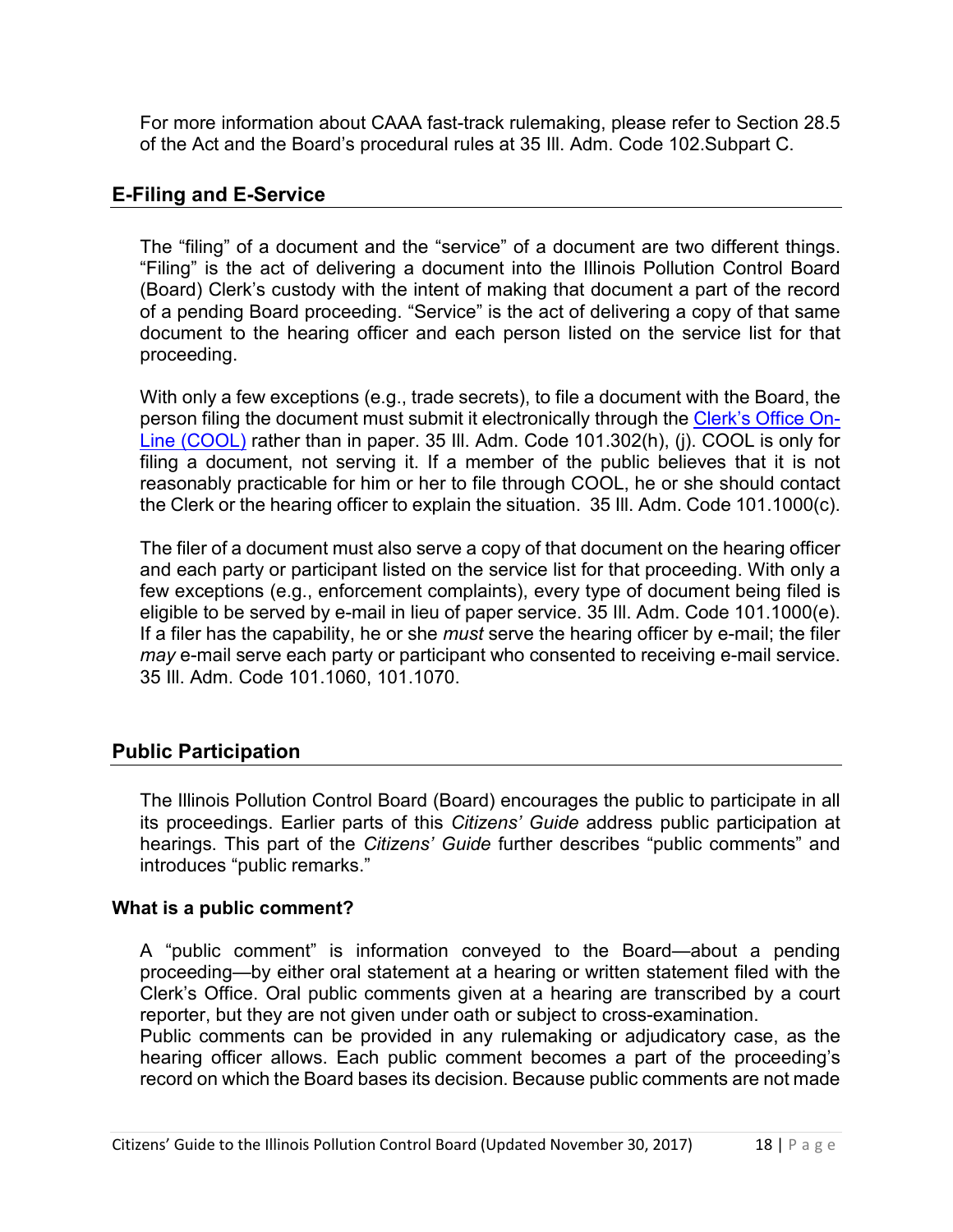under oath or subject to cross-examination, the Board gives them less weight than evidence admitted at a hearing. 35 Ill. Adm. Code 101.628.

#### <span id="page-21-0"></span>**What is a public remark?**

A "public remark" is an oral statement that an individual makes publicly at a Board meeting and that is directed to the Board concerning a proceeding listed on the meeting's agenda. Speakers are generally limited to five minutes each for their remarks and cannot use the opportunity to present evidence. 35 Ill. Adm. Code 101.110.

#### <span id="page-21-1"></span>**Prohibited Ex Parte Communications by the Public**

The Board's staff would be pleased to answer general questions from members of the public about Board procedure, such as filing requirements or the status of a pending rulemaking or adjudicatory case. Please note, however, that Board Members and all Board staff are subject to ex parte restrictions under Illinois law. Therefore, please do not direct any off-the-record written or oral communication to any Board Member or Board staff person if that communication would (1) impart or request material information or make a material argument (2) about potential action concerning a rulemaking or adjudicatory case that is (3) pending before or under consideration by the Board.

#### <span id="page-21-2"></span>**Stay Informed**

The public has many ways to stay informed of developments at the Illinois Pollution Control Board (Board). These include reviewing [meeting agendas](https://pcb.illinois.gov/CurrentAgendas) and [minutes,](https://pcb.illinois.gov/ClerksOffice/MeetingMinutes) ["News"](https://pcb.illinois.gov/Resources/News) and ["Pending Rulemakings,](https://pcb.illinois.gov/ClerksOffice/PendingRulemakings)" and the *[Environmental Register,](https://pcb.illinois.gov/Resources/EnvironmentalRegister)* all of which are available on the Board's website. This part of the *Citizens' Guide* highlights two other ways to keep up to date on Board proceedings.

#### <span id="page-21-3"></span>**What is E-Notify?**

"E-Notify" is the Board's proceeding-specific, e-mail notice system. Anyone who signs up for E-Notify in a rulemaking or adjudicatory case will receive an e-mail message whenever a filing is added to the docket of that proceeding. The e-mail message includes a link to the proceeding's docketing page on the Clerk's Office On-Line (COOL), where the filing can be reviewed. Any person can sign up for E-Notify by clicking on "E-Notify me when this case is updated," which is displayed on the COOL docketing page of every Board proceeding.